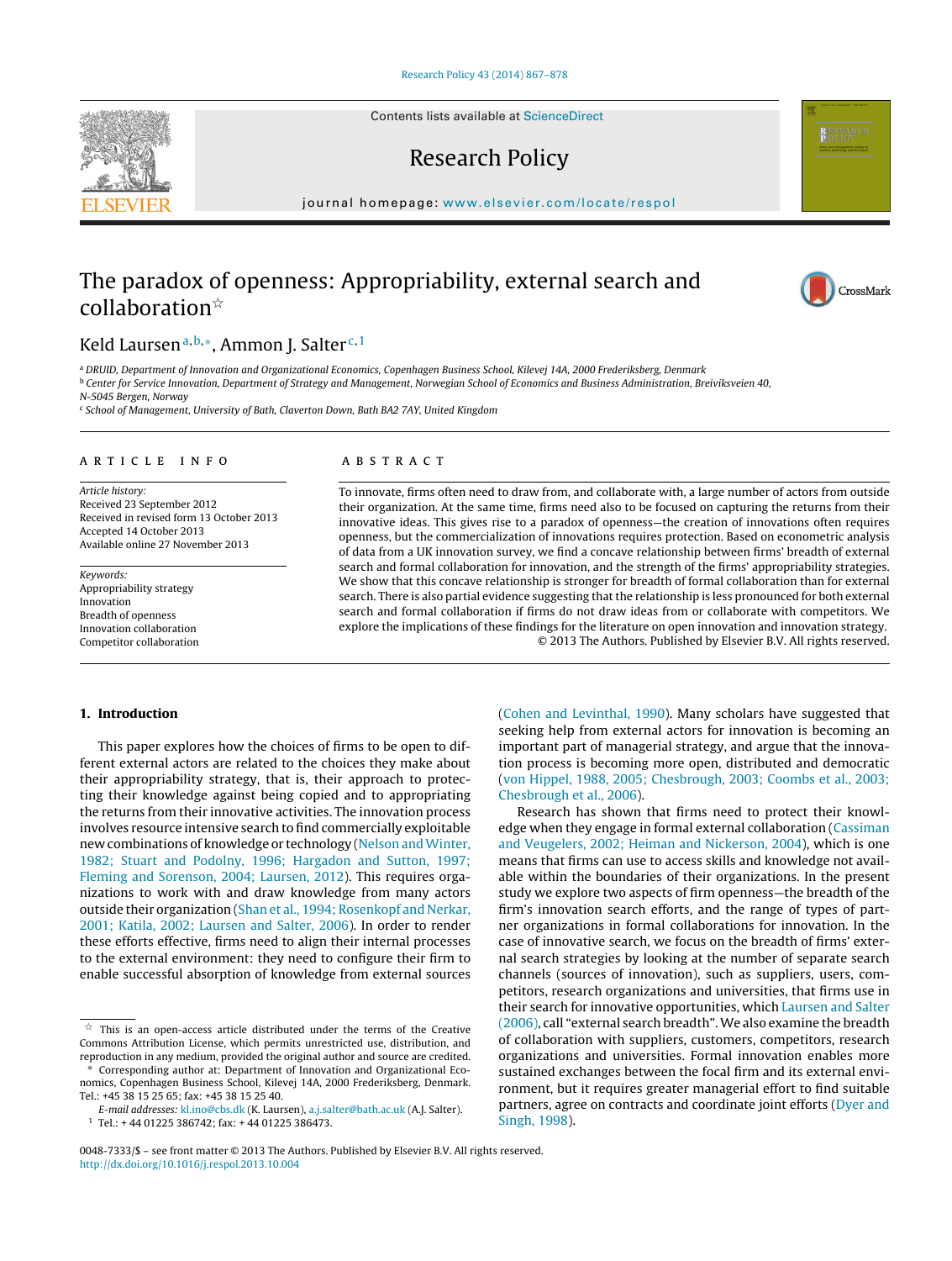The current study helps to extend our knowledge about how firms' openness choices are linked to their need to protect their knowledge in order to appropriate the returns from innovative activities. A major problem associated with accessing external sources of knowledge relates to the fact that, in order to obtain knowledge, organizations have to reveal some parts of their own knowledge to external actors. Managers make their firm "open" by engaging with a broad set of external actors in their innovation activities, but also have to protect their own firm's knowledge from being copied by competitors. This represents an apparent paradox that openness may demand more attention to protection. Paraphrasing [Arrow](#page-10-0) [\(1962\),](#page-10-0) we describe this as the paradox of openness. Appropriating the benefits deriving from an innovation requires considerable managerial attention and effort, such as applying for patents, establishing a market lead time, keeping key technologies secret from competitors, and gaining access to complementary assets [\(Teece,](#page-11-0) [1986;](#page-11-0) [Arora](#page-11-0) et [al.,](#page-11-0) [2001;](#page-11-0) [Arora](#page-11-0) [and](#page-11-0) [Ceccagnoli,](#page-11-0) [2006;](#page-11-0) [Teece,](#page-11-0) [2002;](#page-11-0) [Ziedonis,](#page-11-0) [2004;](#page-11-0) [Ceccagnoli,](#page-11-0) [2009\).](#page-11-0) Following the open innovation literature, we contend that these efforts have a major influence on the firm's approach to the external environment in relation to who it works with, where it looks for ideas, and how it organizes its own innovative activities [\(Gans](#page-10-0) [and](#page-10-0) [Stern,](#page-10-0) [2003;](#page-10-0) [Chesbrough,](#page-10-0) [2006;](#page-10-0) [Somaya,](#page-10-0) [2012\).](#page-10-0) By exploring the relation between the firm's managerial choices over appropriating the benefits from their innovations and its openness to the external environment, we hope to advance theory and practice on how best to manage the paradox of openness.

We suggest that the firm-level strength of overall appropriability strategy shows a concave relation to the openness of external search and collaboration for innovation.<sup>2</sup> Our argument suggests that appropriability and openness generally go hand-in-hand, but that high levels of appropriability are associated with decreasing levels of openness. Note that, in this paper, we do not make strong claims about causality. It might be that a strong appropriability strategy (up to a certain point) allows more openness, alternatively it might be the case that as firms become more open, they need to focus more on appropriability. However, in this paper, we do not consider it of central importance to identify precisely the direction of causality since our dependent variable and important independent variables are choice variables (we return to this point in Section [6\).](#page-9-0)

We examine how the type of external engagement that firms choose is connected to the relationship between appropriability strategy and openness, suggesting that the negative effect of the link between appropriability and openness is stronger for formal collaboration breadth than for external search breadth. We also explore a particular case of "high-risk" openness—competitor collaboration, arguing that if firms do not draw from or collaborate with competitors, the association between appropriability and openness is weaker. Based on an analysis of a large sample of manufacturing firms from the 4th wave of the UK Innovation Survey, we find partial or full support for the hypotheses.

# **2. Conceptual background: openness and appropriability**

Central to our understanding of the innovation process is how organizations search for knowledge ([Nelson](#page-11-0) [and](#page-11-0) [Winter,](#page-11-0) [1982\).](#page-11-0) Schumpeter describes of these search processes as characterized by the need for firms to search for and carry out "new combinations"

of technologies, knowledge and markets: "To produce other things, or the same things by a different method, means to combine these materials and forces differently" [\(Schumpeter,](#page-11-0) [1912/1934:](#page-11-0) [65\).](#page-11-0) In this context, innovative search can be defined as "an organization's problem-solving activities that involve the creation and recombination of technological ideas" [\(Katila](#page-11-0) [and](#page-11-0) [Ahuja,](#page-11-0) [2002:](#page-11-0) 1184). Indeed, firms invest considerable amounts of time, money and other resources in their search for these opportunities [\(Cohen](#page-10-0) [and](#page-10-0) [Levinthal,](#page-10-0) [1990;](#page-10-0) [Chen,](#page-10-0) [2008\).](#page-10-0) Part of this search effort is expenditure on R&D, but this is only one element in the search process and may account for only a small portion of investment in the search for innovations [\(Patel](#page-11-0) [and](#page-11-0) [Pavitt,](#page-11-0) [1995\).](#page-11-0)

New models of open innovation suggesting that firms should make greater strategic use of external knowledge have spawned a new stream of research on the managerial dimensions of open innovation ([Chesbrough,](#page-10-0) [2003,](#page-10-0) [2006;](#page-10-0) [Chesbrough](#page-10-0) et [al.,](#page-10-0) [2006\).](#page-10-0) This perspective is consistent with research that highlights the importance of horizontal and vertical relationships as sources of innovation [\(Pavitt,](#page-11-0) [1984;](#page-11-0) [von](#page-11-0) [Hippel,](#page-11-0) [1988\).](#page-11-0) The benefits of dedicated search activities for innovative performance have been demonstrated in a number of empirical studies that support these models ([Katila](#page-11-0) [and](#page-11-0) [Ahuja,](#page-11-0) [2002;](#page-11-0) [Fleming](#page-11-0) [and](#page-11-0) [Sorenson,](#page-11-0) [2004;](#page-11-0) [Laursen](#page-11-0) [and](#page-11-0) [Salter,](#page-11-0) [2006;](#page-11-0) [Grimpe](#page-11-0) [and](#page-11-0) [Sofka,](#page-11-0) [2009;](#page-11-0) [Garriga](#page-11-0) et [al.,](#page-11-0) [2013\).](#page-11-0) In addition, the benefits of collaboration—with customers, suppliers, universities and others in the innovation systems—for innovative outcomes have been widely acknowledged in the literature [\(Powell](#page-11-0) et [al.,](#page-11-0) [1996;](#page-11-0) [Ahuja,](#page-11-0) [2000;](#page-11-0) [Belderbos](#page-11-0) et [al.,](#page-11-0) [2004;](#page-11-0) [Cassiman](#page-11-0) [and](#page-11-0) [Veugelers,](#page-11-0) [2006\).](#page-11-0)

Building on the emerging literature on open innovation, we focus on two related forms of openness—external search and inno-vation collaboration.<sup>3</sup> First, we follow Laursen and Salter [\(2006\)](#page-11-0) and focus on the breadth of external search related to innovating, across a range of different sources or channels in the innovation system, such as suppliers, customers and universities, in order to capture the firm's openness to external knowledge. Each of these channels may involve interacting with a different community of practice with perhaps opposing sets of institutional norms, habits and rules. Firms choosing to work with these actors need to develop (costly) organizational practices that are suited to the domain in which they search. Cast in this light, external search can be seen as a form of "soft" openness, typically involving drawing knowledge from external parties without entering into legally binding agreements. Second, we examine the case of formal collaboration, focusing on the breadth of the firm's formal collaboration relationships for innovation. Although the setting up of formal collaborations is more problematic for managers, this type of cooperation can provide firms with access to complementary resources to enable the successful development of new products and processes ([Powell](#page-11-0) et [al.,](#page-11-0) [1996\).](#page-11-0) It may also enable them to be more adept at commercializing these ideas [\(Ahuja,](#page-10-0) [2000;](#page-10-0) [Belderbos](#page-10-0) et [al.,](#page-10-0) [2004\).](#page-10-0) Since formal collaboration requires a firm and its external partner to adhere to an agreed structure for the exchange, it can be described as a "hard" form of openness.

To try to advance the theory and research on the drivers of hard and soft openness, we explore the role of appropriability for the firm's decision to be open to a broad set of external actors in the context of innovation. A number of appropriability mechanisms (or methods) are available to managers to allow the firm to capture rents from its organization's intellectual assets. The importance attributed to a range of appropriability mechanisms can be

 $2$  Note that this is consistent with both decreasing positive marginal effects up to a top-point (if there is a top-point) and increasing negative marginal effects after that possible top-point. Note also that our empirical estimations do not allow us to be very precise about the exact shape of the concave relationship within the pertinent confidence intervals.

<sup>&</sup>lt;sup>3</sup> Of course, the concept of "open innovation" involves a wider range of mechanisms than those captured by external search breadth and formal collaboration. However, these are two mechanisms that are central to understanding and measurement of open innovation [\(Dahlander](#page-10-0) [and](#page-10-0) [Gann,](#page-10-0) [2010\).](#page-10-0)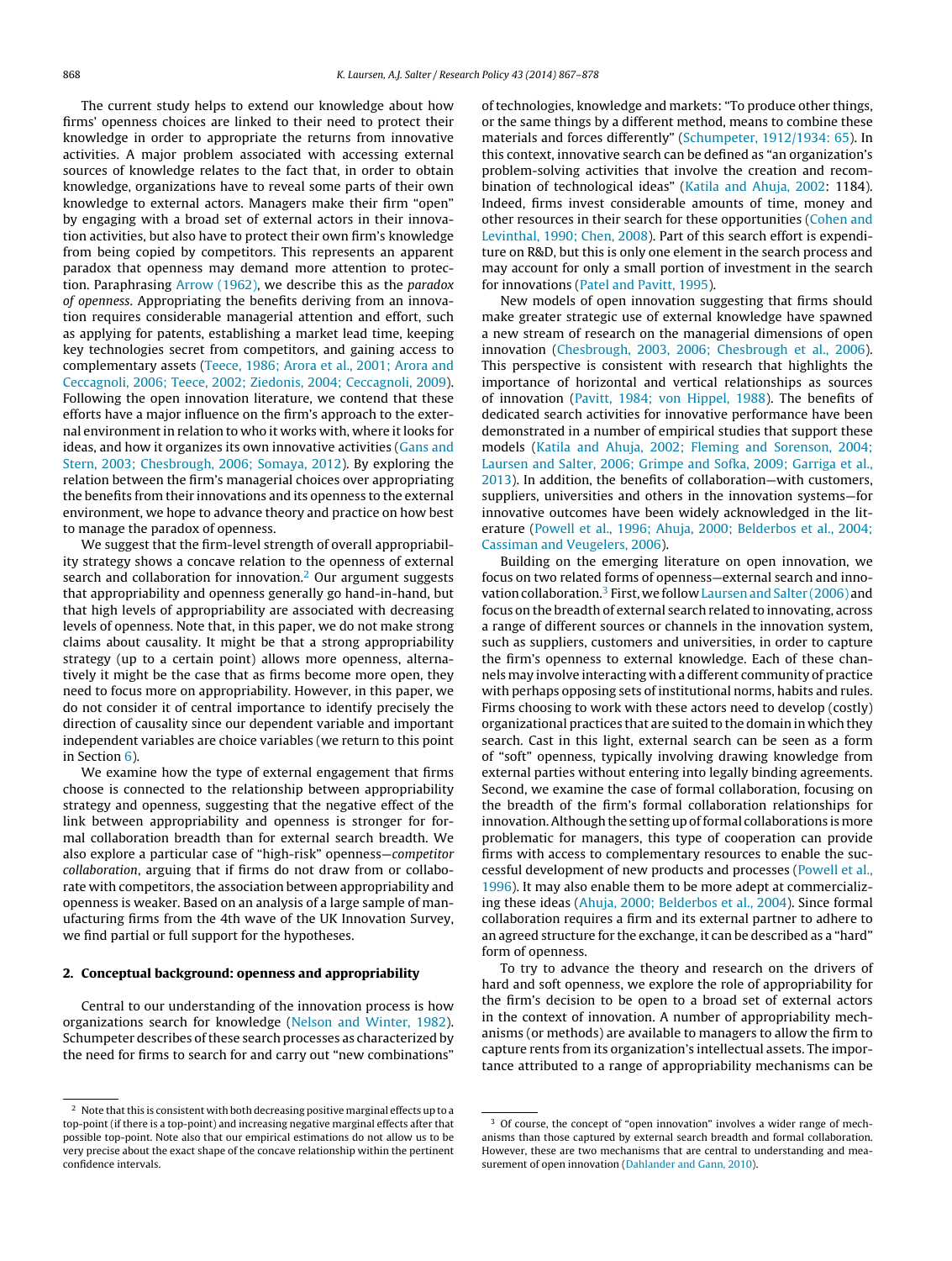considered, what [Cohen](#page-10-0) et [al.](#page-10-0) [\(2000:](#page-10-0) [8\)](#page-10-0) term the "appropriability strategy" of firms. An appropriability strategy frequently involves use of formal methods, such as patents or trademarks, as well as informal methods such as secrecy or lead times. In this paper, we focus on the overall importance attributed to a broad range of protection mechanisms, including patents, registration of designs, secrecy, lead times, product complexity and trademarks. We assume that more importance attributed to more appropriability mechanisms (of any type) means that the firm puts more emphasis onappropriability ingeneral—whichmighthave separate positive and negative effects on the relationship with openness.

Application of protection mechanisms is important for firms to ensure their technology is not copied by others and to inform negotiations over collaboration with a range of external parties ([Cohen](#page-10-0) et [al.,](#page-10-0) [2000\).](#page-10-0) The use of one form of intellectual property (IP) may lead to the acquisition of complementary forms of IP, such as trademarks and design registrations ([Gambardella](#page-10-0) [and](#page-10-0) [Giarratana,](#page-10-0) [2013\).](#page-10-0) Thus, formal and informal mechanisms generally appear to be complements [\(Cohene](#page-10-0)t [al.,2000\).](#page-10-0) Despite considerable evidence that such mechanisms provide only partial protection, the literature continues to emphasize innovation strategies related to the acquisition and use of different forms of appropriability ([Arora](#page-10-0) [and](#page-10-0) [Gambardella,](#page-10-0) [2010\).](#page-10-0)

However, relatively little is known about how the firm's attitude to appropriability is associated with the openness of the firm to external actors (see also, [West,](#page-11-0) [2003\).](#page-11-0) In exploring this, we want to understand how choices in one area of managerial practice are related to choices in other areas. Our approach is based on the idea that the firm can be seen as a bundle of related choices [\(Rivkin,](#page-11-0) [2000\),](#page-11-0) and is rooted in the need for more insights into how managerial choices are induced or constrained by other sets of managerial decisions. In particular, we seek to extend understanding of the concept of open innovation by focusing on the appropriability strategy and its relation to hard and soft forms of openness. This responds to a call in the recent open innovation literature [\(Chesbrough,](#page-10-0) [2006;](#page-10-0) [Dahlander](#page-10-0) [and](#page-10-0) [Gann,](#page-10-0) 2010) for more investigation into the strategic dimensions of firms' openness decisions.

# **3. Hypotheses**

# 3.1. The relationship between appropriability strategy and openness

There is a complex and intimate relation between how firms try to appropriate rents or profits from their innovations, and how open these firms are to the external environment. There are substantial risks from openness to external firms and organizations [\(Gans](#page-10-0) [and](#page-10-0) [Stern,](#page-10-0) [2003;](#page-10-0) [Shane,](#page-10-0) [2003;](#page-10-0) [Chesbrough,](#page-10-0) [2006\),](#page-10-0) the most extreme being theft. More commonly, firms fear "involuntary outgoing spillover", that is, leakage of critical knowledge about the firm's innovation efforts to its competitors [\(Cassiman](#page-10-0) [and](#page-10-0) [Veugelers,](#page-10-0) [2002\).](#page-10-0) For example, knowing where a firm is focusing its innovative efforts could provide important information to skilled rivals about how to shape their own search efforts and target the same markets.

In order to guard against theft and unwanted spillovers, firms can employ a range of legal protection methods, such as patents, secrecy, and trademarks. However, the value of formal types of protection mechanisms is limited to their defensibility in legal suits and/or the firm's ability to demonstrate a credible threat in a legal intervention [\(Gans](#page-10-0) [and](#page-10-0) [Stern,](#page-10-0) [2003;](#page-10-0) [Sherry](#page-10-0) [and](#page-10-0) [Teece,](#page-10-0) [2004\).](#page-10-0) Even if legal protection methods are enforceable, skilled rivals may be able to invent around existing patents relatively quickly ([Mansfield](#page-11-0) et [al.,](#page-11-0) [1981\).](#page-11-0) In addition, many of the key features of modern innovations do not lend themselves to formal IP protection because they relate to customer experience or the "look and feel" of a product. Also, informal protection mechanisms, such as secrecy, can be breeched by competitors by "poaching" workers from incumbent firms or reverse engineering their products. In the case of lead times or first mover advantages, these can dissipate quickly in the face of strong competition and rapid technological change [\(Lieberman](#page-11-0) [and](#page-11-0) [Montgomery,](#page-11-0) [1998\).](#page-11-0) As a result, firms often operate in environments of leaky knowledge, strong competition from skilled and experienced competitors, and the threat of new firms entering their product markets. Some of these competitors may have access to considerable complementary assets which may outnumber and be more effective than the incumbent firm's own assets and capabilities.

Therefore, it is clear that managing external sources of innovation and related linkages involves huge information asymmetries. In order to gain access to and convince potential partners of the benefits of exchange, it is necessary to negotiate formal contracts or at least informal agreements based on a degree of mutual understanding. External partners will require enough information about an idea to develop some belief in its eventual successful commercialization. In other words, they need to know about the idea before they invest in it. This introduces what [Arrow](#page-10-0) [\(1962\)](#page-10-0) described as the paradox of disclosure, where in "trading ideas, the willingnessto-pay of potential buyers depends on their knowledge of the idea, yet the knowledge of the idea implies that potential buyers need not pay in order to exploit it" [\(Gans](#page-10-0) [and](#page-10-0) [Stern,](#page-10-0) [2003:](#page-10-0) 338). When negotiating contracts in the market for ideas, disclosure can increase the bargaining power of the buyer and reduce the power of the innovator, especially in the absence of credible threats and IP rights protection.

This paradox of disclosure applies also to a range of external interactions between the innovating firm and the external environment, beyond the commercial transaction of selling the idea. Indeed, to win the support of external parties or to gain access to external knowledge sources, it is usually necessary for firms to share knowledge with other actors in the innovation system [\(von](#page-11-0) [Hippel,](#page-11-0) [1987\).](#page-11-0) For instance, working with suppliers on the development of innovations normally requires extensive mutual coordination and commitment [\(Dyer](#page-10-0) [and](#page-10-0) [Singh,](#page-10-0) [1998\).](#page-10-0) In addition, [von](#page-11-0) [Hippel](#page-11-0) [\(1986,](#page-11-0) [1988\)](#page-11-0) shows that many innovators work closely with lead users and other customers on the development of new products. As [Nelson](#page-11-0) [\(1995\)](#page-11-0) suggests, external knowledge sharing allows firms to build networks and communities around areas of mutual interest, facilitating the formation of institutions that help to support the development of a new area of practice (see also, [Spencer,](#page-11-0) [2001;](#page-11-0) [Alexy](#page-11-0) et [al.,](#page-11-0) [2013\).](#page-11-0) Even working with a university partner on a collaborative research project will require the firm to provide some insights into its problems to allow the academic partner to tailor its research appropriately ([Perkmann](#page-11-0) [and](#page-11-0) [Walsh,](#page-11-0) [2009\).](#page-11-0)

Against this background, we suggest that it is crucially important for firms to align how they protect their innovations, with their engagement with external actors. One solution might be for firms to rely on a strategy that involves partial disclosure of some central part of the traded knowledge while controlling access to other parts of the knowledge. In the context of open source software, [Henkel](#page-11-0) [\(2006\)](#page-11-0) describes such an approach as "selective revealing" (see also [Alexy](#page-10-0) et [al.,](#page-10-0) [2013\).](#page-10-0) Firms can also use their behavior regarding appropriability to send "quality" signals to other parties. Signaling involves one entity credibly conveying some information about itself to another [\(Connelly](#page-10-0) et [al.,](#page-10-0) [2011\).](#page-10-0) The idea that particular strategies resulting in certain behaviors can be interpreted as signals, which, in turn, can solve problems related to asymmetric information, has been applied to various contexts including, signaling individuals' abilities in the job-market (see the seminal signaling paper by [Spence,](#page-11-0) [1973\)](#page-11-0) and product innovation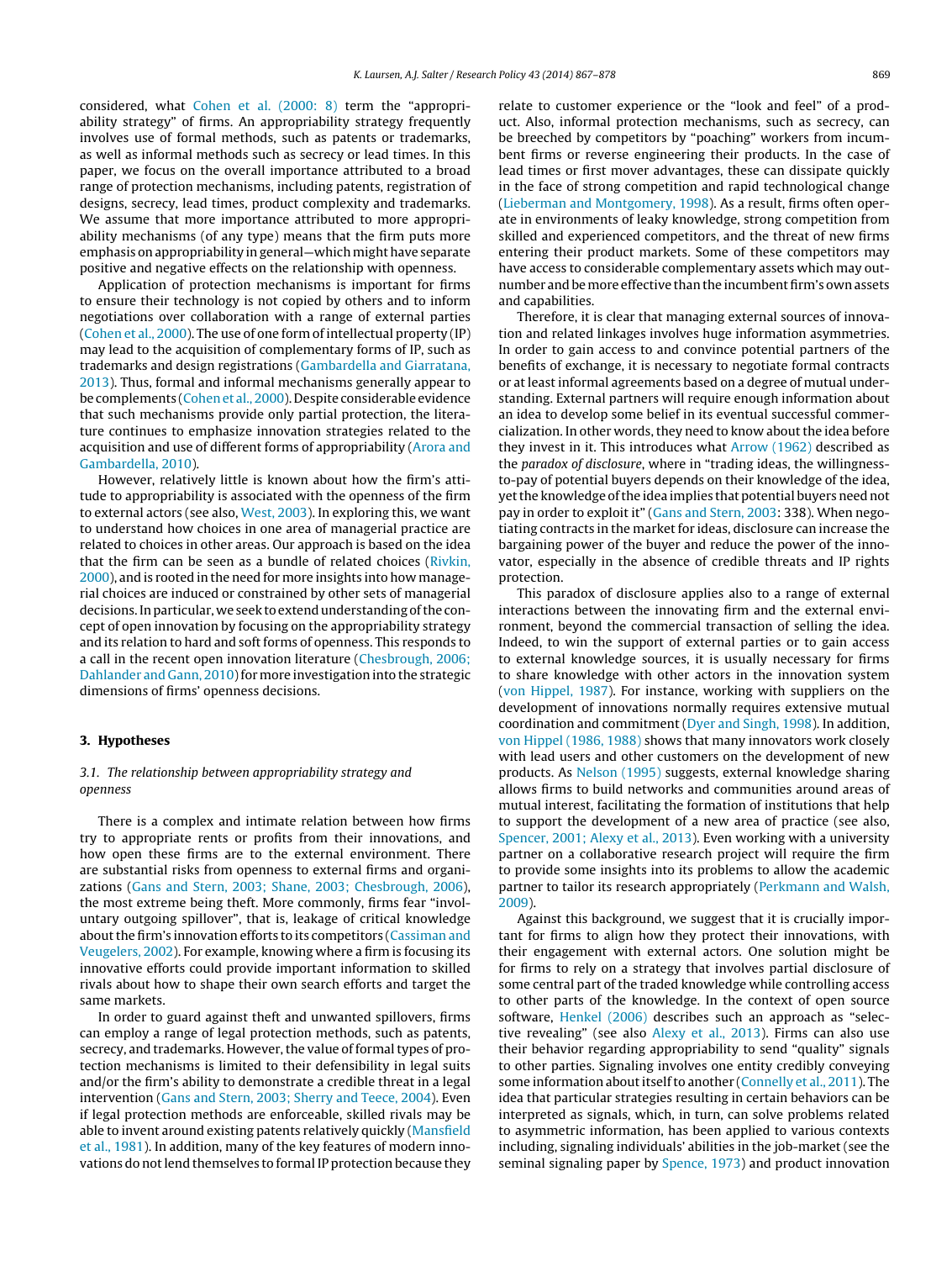<span id="page-3-0"></span>strategies ([Bhattacharya](#page-10-0) [and](#page-10-0) [Ritter,](#page-10-0) [1983\).](#page-10-0) In our context, an emphasis on appropriability may be interpreted by external parties as signaling the focal firm's possession of valuable technological knowledge and, consequently, its potential value as a collaborator (or an attractive investment object for a financier). $4$  It also signals to potential partners the firm's awareness of the importance of appropriability mechanisms, such as patents or secrecy.

Although an emphasis on appropriability can be associated with effective external engagement, the literature on open innovation shows that over-emphasis on this area can have significant negative consequences for the possibilities for external collaboration ([Laursen](#page-11-0) [and](#page-11-0) [Salter,](#page-11-0) [2005;](#page-11-0) [Chesbrough,](#page-11-0) [2006;](#page-11-0) [Alexy](#page-11-0) et [al.,](#page-11-0) [2009;](#page-11-0) [Reitzig](#page-11-0) [and](#page-11-0) [Puranam,](#page-11-0) [2009\).](#page-11-0) For instance, legal departments can put strict limits on individual employees exchanging knowledge across the firm boundary, and adopt a defensive stance in order to ensure priority for subsequent patent claims [\(Davis](#page-10-0) [and](#page-10-0) [Harrison,](#page-10-0) [2001\).](#page-10-0) Many large firms require their staff to obtain permission from the legal team before engaging with external parties, which acts as a significant hurdle to working with new external partners ([Alexy](#page-10-0) et [al.,](#page-10-0) [2009\).](#page-10-0) Legal departments often require collaboration agreements to be in place before embarking on an exchange with an external party, and complex negotiations may hamper the development of emergent collaboration. Mechanisms to ensure secrecy and protect lead times might discourage firms from engaging in informal exchanges with external actors ([Liebeskind,](#page-11-0) [1997\).](#page-11-0) Thus, while some emphasis on appropriability sends a positive signal to potential collaborators, too strong a focus could be interpreted as signaling that collaboration with the focal firm will be difficult, and that conflicts over control and ownership of knowledge might ensue. Application of overly restrictive protection mechanisms might reduce the interest of firm managers in collaboration, and scare off external actors in the innovation system.

The above discussion suggests that the firm's appropriability strategy is linked closely to the firm's level of openness. Although firms may need to be open to a range of external actors, they also need to appropriate the profits from their innovations, and whether this openness can be considered hard or soft, there needs to be means in place to protect their IP. Thus, openness and some sort of appropriability strategy go hand in hand: firms need to disclose some knowledge in order to gain from external parties, but they need also to protect parts of their knowledge if they are to gain value from the exchange. Too strong an emphasis on appropriability will weaken the relationship between appropriability and soft or hard forms of openness. Thus, we posit:

**Hypothesis 1a.** The strength of firms' appropriability strategies will show a concave relationship with external search breadth.

**Hypothesis 1b.** The strength of firms' appropriability strategies will show a concave relationship with innovation collaboration breadth.

We have addressed the implications of appropriability for external search and formal collaboration, but we need also to investigate the differences between these two forms of openness. There is a strong suggestion that the implications of high levels of appropriability play out differently for hard and soft forms of openness: firms that invoke strong protection mechanisms to help capture

value from their innovative efforts are likely to find it more difficult to find partners to collaborate with, but less likely to find that it hampers external search. This is because although a strong emphasis on appropriability might deter potential formal collaborators, it does not scare off external sources, such as universities or suppliers, from engaging in informal exchanges of knowledge. Relatedly, external search requires less two-way interaction. Accordingly, we suggest that the underlying negative effect of high levels of appropriability on openness will be stronger for formal collaboration than for external search breadth. Thus,

**Hypothesis 2.** The concavity of the relationship between strength offirms' appropriability strategies and openness will be stronger for formal innovation collaboration breadth than for external search breadth.

#### 3.2. Openness, appropriability and competitor collaboration

It is clear that many firms rely on competitors to provide critical information to guide and shape their own innovative efforts [\(von](#page-11-0) [Hippel,](#page-11-0) [1988\).](#page-11-0) Firms can learn from their competitors directly or indirectly—indirect learning being more common than direct collaboration. Indirect learning includes reverse engineering of competing products or mirroring the innovative efforts of competitors in own product development efforts [\(Allen,](#page-10-0) [1977\).](#page-10-0) Many firms make active efforts to track and monitor their competitors' activities by scrutinizing product announcements, patent applications and university collaboration partners ([Slater](#page-11-0) [and](#page-11-0) [Narver,](#page-11-0) [1995\).](#page-11-0) Although less common, an important mechanism to access external knowledge is collaboration with a competitor ([Hamel](#page-10-0) et [al.,](#page-10-0) [1989\),](#page-10-0) for example on the development of pre-competitive research projects ([Spencer,](#page-11-0) [2003\),](#page-11-0) in the standards setting process [\(Leiponen,](#page-11-0) [2008\),](#page-11-0) over community building initiatives [\(Dahlander](#page-10-0) [and](#page-10-0) [Gann,](#page-10-0) [2010\),](#page-10-0) or via licensing agreements [\(Leone](#page-11-0) and Reichstein, [2012\).](#page-11-0)

However, learning from competitors is a risky game, and the dangers of theft or unplanned outward spillovers are great. Moreover, these risks are much greater in the context of external search or innovation collaboration with competitors than in relation to interactions with any other actor in the firm's portfolio of external search channels or innovation collaborations. This is because the content and structural compatibility of competitors' knowledge may be the same as that of the focal firm ([Lane](#page-11-0) [and](#page-11-0) [Lubatkin,](#page-11-0) [1998\),](#page-11-0) allowing competitors potentially to benefit relatively easy from any involuntary outward spillovers. Therefore, we suggest that working with competitors requires the firm to pay extra attention to appropriability to avoid unwanted spillovers of knowledge. It can be assumed that only firms with strong appropriability strategies will engage in collaborations with competitors; therefore, the presence of a competitor in the firm's portfolio of knowledge sources or collaboration partners will strengthen the association between appropriability and openness. Conversely, if there are no competitor firms in the focal firm's partner portfolio, then the need for appropriability mechanisms is reduced. Thus:

**Hypothesis 3.** The absence of competitors in firms' knowledge sourcing portfolios or collaboration partner portfolios weakens the connection between appropriability and openness in relation to external search breadth or formal innovation collaboration breadth.

# **4. Data and method**

### 4.1. Data

The data for the analysis are from the 4th UK Innovation Survey. The background and motivation for innovation surveys is described

<sup>4</sup> [Bhattacharya](#page-10-0) [and](#page-10-0) [Ritter](#page-10-0) [\(1983\)](#page-10-0) suggest that an important reason for firms disclosing private technological knowledge is that it is a quality signal to the capital markets. [Haeussler](#page-10-0) et [al.](#page-10-0) [\(2009\)](#page-10-0) argue and corroborate empirically that investors are faced with considerable uncertainty and therefore rely on patents as signals when trying to assess the prospects of potential portfolio companies. While we note that signals to the capital market may be an important reason for a forceful appropriability strategy, addressing this issue in depth is beyond the scope of this paper.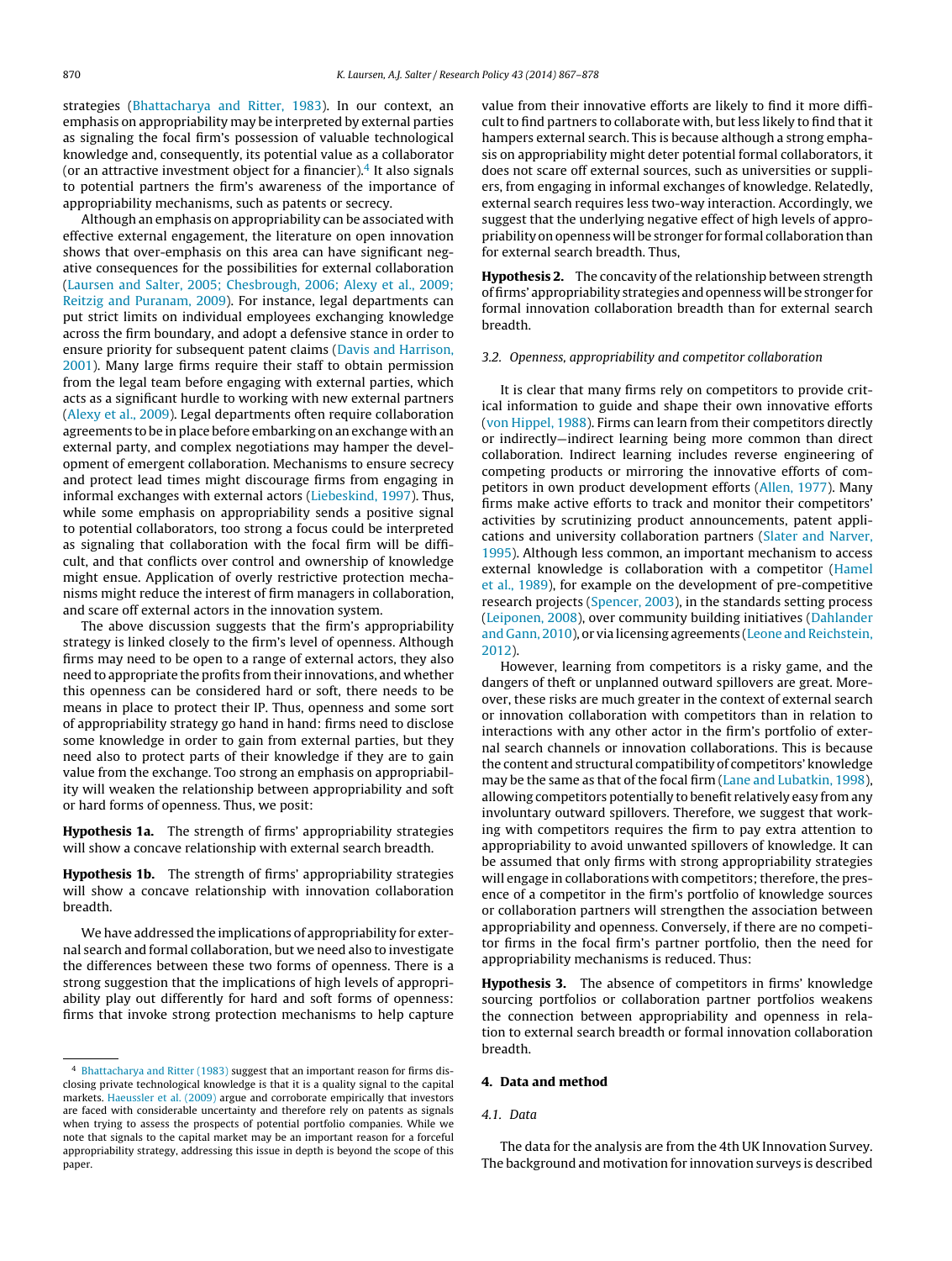in the Organisation for Economic Co-operation and Development's (OECD) Oslo Manual [\(OECD,](#page-11-0) [2005\).](#page-11-0) Innovation surveys are part of a wider tradition of innovation studies that involve "subjectoriented" and "object-oriented" approaches to the collection of information on innovation activities ([Smith,](#page-11-0) [2005\).](#page-11-0) Innovations surveys are "subject-oriented" because managers are asked directly to describe their innovative activities. National innovation surveys are based on the Yale and other surveys of innovative activities, such as R&D surveys (for examples, see [Pavitt,](#page-11-0) [1984;](#page-11-0) [Levin](#page-11-0) et [al.,](#page-11-0) [1987;](#page-11-0) [Cohen](#page-11-0) [and](#page-11-0) [Levinthal,](#page-11-0) [1990;](#page-11-0) [Klevorick](#page-11-0) et [al.,](#page-11-0) [1995\).](#page-11-0) Since the early 1990s, innovations surveys have been conducted by many governments and statistics agencies around the world, including most members of the European Union, South Africa, Canada, Australia and the US among others.

The UK government has conducted an innovation survey every few years since the early 1990s, and in 2005 it administered the 4th UK Innovation Survey. Administration of the survey and data collection was managed by the Office for National Statistics (ONS), the UK official government statistical office ([Robson](#page-11-0) [and](#page-11-0) [Ortmans,](#page-11-0) [2006\).](#page-11-0) This was a postal survey sent to more than 28,000 business units in the UK, based on a sample of firms created by the ONS. The sample covers firms with more than 10 employees. In order to ensure adequate regional and industry response rates, the ONS conducted a census of all firms with more than 250 employees and a stratified sample of firms with less than 250 employees (small and medium sized enterprises—SMEs). The SMEs were from 23 industries and 12 regions based on information contained in the ONS Inter-Departmental Business Register ([DTI,](#page-10-0) [2005\).](#page-10-0) Although response was voluntary, the survey response rate was 58%. The response rates for individual sectors, regions and size classes were similar to the aggregate response rate [\(Robson](#page-11-0) [and](#page-11-0) [Ortmans,](#page-11-0) [2006\).](#page-11-0) The sample of manufacturing firms included 4863 firms. In this study, we use the 2931 manufacturing firms with non-missing values that declared past or current innovative activities. Of the 2931 firms, 744 relied on past innovations, but did not innovate in 2004.

The questionnaire was addressed to the individual in the firm officially responsible for providing information on the firm's activities to the ONS (such as information used to calculate the UK's Gross Domestic Product). The questionnaire is based on the OECD's Oslo Manual, which has been extensively piloted and pre-tested in the UK and other European countries [\(Smith,](#page-11-0) [2005\).](#page-11-0) The UK government also commissioned additional pilot studies [\(Bullock](#page-10-0) et [al.,](#page-10-0) [2004\).](#page-10-0) To help avoid common method bias, the questionnaire was constructed to include different types of responses. For example, response types included Likert scales, yes/no answers, indications of percentages and questions requiring absolute numbers. To check for common method bias, we conducted a Harman's one-factor test on the items included. Since we identified a number of factors and since the primary factor accounted for less than the majority of the variance (the first factor accounted for 31% of the variance), there appear to be no potential problems associated with common method bias [\(Podsakoff](#page-11-0) [and](#page-11-0) [Organ,](#page-11-0) [1986\).](#page-11-0) The survey was administered in a single wave which does not allow us to compare early and late respondents. A high response rate is commonly acknowledged to avoid non-response bias ([Armstrong](#page-10-0) [and](#page-10-0) [Overton,](#page-10-0) [1977:](#page-10-0) 396): in this context, a 58%response rate can be considered excellent.

#### 4.2. Measures

# 4.2.1. Dependent variable

We use two variables to measure external search breadth and innovation collaboration breadth. External search breadth is the number of external sources of knowledge or information used by the firm in its innovative activities. The survey lists ten possible external sources and firms were asked to indicate the importance (on a 0–3 scale) of each ofthese sources. The list of sources included

in the questionnaire was broad and the items were not exclusive. The list reflects the range of sources associated with the innovation system, including suppliers, clients and competitors, and also general institutions, such as regulatory and standards bodies [\(Lundvall,](#page-11-0) [1992;](#page-11-0) [Nelson,](#page-11-0) [1993;](#page-11-0) [Spencer,](#page-11-0) [2001\).](#page-11-0) Following [Laursen](#page-11-0) [and](#page-11-0) [Salter](#page-11-0) [\(2004,](#page-11-0) [2006\),](#page-11-0) this measure has been used in numerous studies of open innovation to proxy for firm-level openness (see for example, [Tether](#page-11-0) [and](#page-11-0) [Tajar,](#page-11-0) [2008;](#page-11-0) [Grimpe](#page-11-0) [and](#page-11-0) [Sofka,](#page-11-0) [2009;](#page-11-0) [Lee](#page-11-0) et [al.,](#page-11-0) [2010;](#page-11-0) [Leiponen](#page-11-0) [and](#page-11-0) [Helfat,](#page-11-0) [2010;](#page-11-0) [Garriga](#page-11-0) et [al.,](#page-11-0) [2013;](#page-11-0) [Love](#page-11-0) et [al.,](#page-11-0) [2013\).](#page-11-0) We use the six types of organizational sources—suppliers, clients or customers, competitors, consultants and private R&D institutes, universities, and public research institutes—which focuses on sources where interaction might be involved, in turn involving risk of knowledge outflows. We excluded sources where interaction would not occur (such as scientific publications, and technical standards). First, each of the six sources is coded as a binary variable indicate the importance of the knowledge source with 0 indicating no or low and 1 indicating medium or high importance. Then the six sources are summed with the firm scoring 0 if no knowledge sources are used and 6 if all knowledge sources are used. The set of items appears to have a high degree of internal consistency (Cronbach's Alpha Coefficient = 0.80). In order to apply fractional response regression (see below), we normalize the variable by dividing by the highest possible number of sources used (6), so that the resulting variable takes a minimum value of 0 and a maximum of 1. To measure collaboration breadth, firms were asked to indicate whether or not they had collaborated on innovation activities with any of the six types of organizations listed above, in the period 2002–2004. The measure was then computed similar to search breadth (Cronbach's Alpha Coefficient = 0.88).

### 4.2.2. Explanatory variables

To obtain some insight into the role of appropriability methods at firm level, we draw on the responses to a question in the survey on the degree of importance to the firm of different methods of protection. The survey question is similar to those used in previous studies of appropriability methods [\(Levin](#page-11-0) et [al.,](#page-11-0) [1987;](#page-11-0) [Cohen](#page-11-0) et [al.,](#page-11-0) [2000;](#page-11-0) [Jensen](#page-11-0) [and](#page-11-0) [Webster,](#page-11-0) [2009\).](#page-11-0) Based on the responses, we created a measure of the overall strength of the firm's appropriability strategy by adding up the uses of the six measures of formal and informal protection listed in the survey (scored on a 0–3 scale). The six items are patents, registration of design, trademarks, secrecy, lead time, and complexity. The set of items appears to have a high degree of internal consistency (Cronbach's Alpha Coefficient =  $0.86$ ).<sup>5</sup>

To control for the importance of absorptive capacity, we use firm-level R&D intensity (R&D expenditure divided by sales)([Cohen](#page-10-0) [and](#page-10-0) [Levinthal,](#page-10-0) [1990\).](#page-10-0) The numerator is taken from the UK innovation survey, while the denominator—firm sales—is based on ONS register data, supplied with the survey data, for the same year (2004). We control also for firm size, measured as number of employees (expressed in logarithms). Number of employees is taken from ONS register data, supplied with the survey data, for year 2004. In order to control for breadth of openness of new firms, we include a measure for whether the firm was established after 1 January 2000. Here, we focus on the subset of startups with formal R&D activities, to create the variable R&D active startups. However, we do not have information on small startups (less than 10 employees), nor do we have information on firms that did not survive. We include a

<sup>5</sup> Note that our main independent variable takes account of both variation stemming from the number of appropriability mechanisms and the importance attributed to each, but our dependent variables do not take account of the importance of each type of collaboration because we do not have information on the importance attributed to each of the innovation collaborators of the focal firm.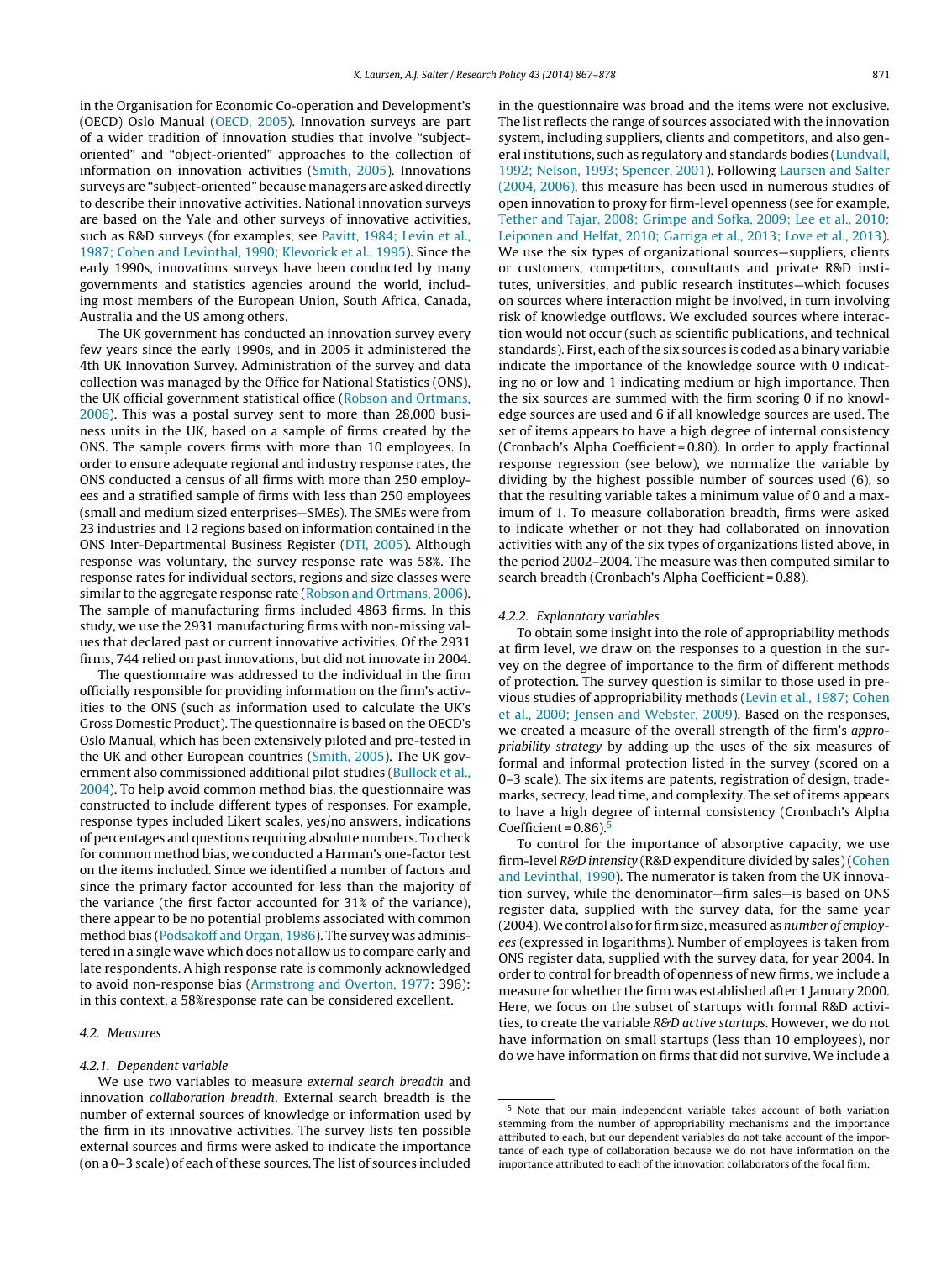|                | Variable                         | Mean | Std. D. | Min. | Max. |      | ۷.   |      | 4.   |         | 6.   | $\overline{\phantom{a}}$ |
|----------------|----------------------------------|------|---------|------|------|------|------|------|------|---------|------|--------------------------|
|                | External search breadth          | 0.39 | 0.26    | 0    |      |      |      |      |      |         |      |                          |
|                | Innovation collaboration breadth | 0.14 | 0.27    | 0    |      | 0.30 |      |      |      |         |      |                          |
|                | Appropriability strategy         | 6.70 | 5.50    |      | 18   | 0.48 | 0.28 |      |      |         |      |                          |
| $\overline{4}$ | R&D intensity                    | 0.01 | 0.05    | 0    | 0.83 | 0.14 | 0.16 | 0.18 |      |         |      |                          |
|                | R&D start-up                     | 0.05 | 0.23    | 0    |      | 0.09 | 0.10 | 0.06 | 0.14 |         |      |                          |
| 6              | Number of employees (log)        | 4.27 | 1.43    | 2.30 | 9.94 | 0.26 | 0.26 | 0.34 | 0.02 | $-0.03$ |      |                          |
|                | Part of an enterprise group      | 0.44 | 0.50    | 0    |      | 0.15 | 0.17 | 0.27 | 0.07 | 0.01    | 0.49 |                          |
| 8              | Market size                      | 3.16 | .62     |      |      | 0.20 | 0.21 | 0.35 | 0.14 | 0.03    | 0.30 | 0.25                     |

**Table 1** Descriptive statistics and simple correlations  $(n = 2931)$ .

Note: Correlations equal to or above  $|0.04|$  are significant at  $p < 0.05$ . Two-tailed tests.

control for firms' market size based on a measure of involvement local, regional, national or international markets. Finally, we include 14 industry dummies and 12 regional dummies to account for different propensities for openness across industries and geographic space.

Table 1 presents the descriptive statistics and simple correlations among our variables. None of the correlations are sufficiently strong to require further investigation of potential multicollinearity problems. Table 2 shows average values for the strength of the appropriability strategy, external search breadth, and collaboration breadth, by industry. In line with the results of the Yale and Carnegie Mellon surveys, chemicals and electronics have particularly high scores for appropriability, while the low-tech industries have relatively low appropriability scores. Overall, across industries, there is a broad correspondence between levels of appropriability, external search breadth and collaboration breadth.

# 4.3. Statistical method and regression results

Our dependent variables (external search breadth and collaboration breadth) take on non-negative integer values because they are counts of scores. A Poisson regression model (or negative binomial regression in the case of overdispersion) might seem a reasonable choice. However, in our setting we have two dependent variables that are restricted by an upper bound (6 is the maximum of sources/collaboration partners), making Poisson or Negative Binomial distributions not applicable. Instead, we follow [Wooldridge](#page-11-0) [\(2002:](#page-11-0) [661\)](#page-11-0) who suggests that the dependent variable can be "obtained by dividing a count variable by an upper bound", and that such a transformation means that fractional logit regres-sion can be applied [\(Papke](#page-11-0) and Wooldridge, [1996\).](#page-11-0) In this approach,  $E(y|\mathbf{x})$  is modeled as a logistic function, where y is the dependent variable and **x** is a set of regressors:  $E(y|\mathbf{x}) = \exp(\mathbf{x}\boldsymbol{\beta})/[1 + \exp(\mathbf{x}\boldsymbol{\beta})]$ .

#### **Table 2**

Strength of appropriability strategy, External search breadth and Innovation collaboration breadth, industry averages.

| Industry                   | Strength of<br>appropriability<br>strategy | External search<br>breadth $(\times 6)$ | Innovation<br>collaboration<br>breadth $(x6)$ |
|----------------------------|--------------------------------------------|-----------------------------------------|-----------------------------------------------|
| Food, drink and tobacco    | 5.68                                       | 0.42                                    | 0.72                                          |
| Textiles                   | 6.68                                       | 2.20                                    | 0.77                                          |
| Wood                       | 4.40                                       | 2.19                                    | 0.62                                          |
| Paper and printing         | 4.89                                       | 2.15                                    | 0.52                                          |
| Refined petroleum products | 6.00                                       | 1.86                                    | 1.00                                          |
| Chemicals                  | 10.05                                      | 2.82                                    | 1.31                                          |
| <b>Plastics</b>            | 7.34                                       | 2.57                                    | 0.98                                          |
| Non-metallic minerals      | 5.82                                       | 2.21                                    | 0.77                                          |
| Basic metal                | 5.80                                       | 2.16                                    | 1.02                                          |
| Fabric, metal products     | 4.82                                       | 1.99                                    | 0.48                                          |
| Machinery                  | 7.53                                       | 2.43                                    | 0.89                                          |
| Electrical                 | 8.40                                       | 2.80                                    | 1.14                                          |
| Transport                  | 7.67                                       | 2.47                                    | 0.99                                          |
| Other                      | 6.30                                       | 2.19                                    | 0.50                                          |
| Average across industries  | 6.53                                       | 2.17                                    | 0.84                                          |

This model ensures that the predicted values of  $y$  are in  $(0, 1)$ and that the effect of any  $x_i$  on E(y|**x**) diminishes as  $\mathbf{x}\beta \rightarrow \infty$ . Accordingly, the method is non-linear. It can be estimated using quasi-maximum likelihood ([Wooldridge,](#page-11-0) [2002\).](#page-11-0) We estimate the models using seemingly unrelated estimations since this method allows us to take into account that decisions regarding external search and collaboration are often closely related. When computing the standard errors, the procedure estimates the simultaneous covariance of the coefficients in the two models (for search and collaboration).

To graph the relationships, we apply a simulation-based technique proposed by [King](#page-11-0) et al. (2000) and introduced to management research by [Zelner](#page-11-0) [\(2009\).](#page-11-0) The simulation approach involves taking a number of draws from the multivariate normal distribution around the estimated coefficient vector from the non-linear model (in our case, the fractional response model), and the estimated variance–covariance matrix, for the coefficient estimates in the model. To perform the simulations, we take 10,000 draws and use a modified version of the Stata code provided by [Brambor](#page-10-0) et [al.](#page-10-0) [\(2006\).](#page-10-0)

Table 3 presents the descriptive statistics for average level of external search and collaboration for each of the 19 possible outcomes for the strength of appropriability strategy variable. The descriptive statistics seem to be consistent with the idea of a concave association (in terms of decreasing positive marginal effects) with a somewhat stronger concave relationship in the case of innovation collaboration breadth, although we cannot draw firm conclusions based only on the descriptive statistics.

The main results of the seemingly unrelated fractional response regressions are presented in [Table](#page-6-0) 4. The estimations in Models

#### **Table 3**

Averages of external search breadth and innovation collaboration breadth averages for given levels of strength of appropriability strategy.

| Strength of<br>appropriability<br>strategy, outcome # | Frequency | External search<br>breadth $(\times 6)$ ,<br>average | Innovation<br>collaboration breadth<br>$(\times 6)$ , average |
|-------------------------------------------------------|-----------|------------------------------------------------------|---------------------------------------------------------------|
| $\mathbf{0}$                                          | 700       | 1.33                                                 | 0.21                                                          |
| 1                                                     | 70        | 1.66                                                 | 0.24                                                          |
| $\overline{2}$                                        | 118       | 1.83                                                 | 0.37                                                          |
| 3                                                     | 164       | 2.23                                                 | 0.60                                                          |
| 4                                                     | 134       | 2.16                                                 | 0.58                                                          |
| 5                                                     | 124       | 2.25                                                 | 0.95                                                          |
| 6                                                     | 204       | 2.63                                                 | 0.73                                                          |
| 7                                                     | 127       | 2.60                                                 | 0.80                                                          |
| 8                                                     | 138       | 2.57                                                 | 0.93                                                          |
| 9                                                     | 189       | 2.72                                                 | 1.05                                                          |
| 10                                                    | 128       | 2.79                                                 | 1.30                                                          |
| 11                                                    | 141       | 2.76                                                 | 1.34                                                          |
| 12                                                    | 186       | 3.38                                                 | 1.19                                                          |
| 13                                                    | 111       | 3.23                                                 | 1.50                                                          |
| 14                                                    | 101       | 3.29                                                 | 1.20                                                          |
| 15                                                    | 93        | 3.28                                                 | 1.57                                                          |
| 16                                                    | 79        | 3.42                                                 | 1.80                                                          |
| 17                                                    | 36        | 3.47                                                 | 1.53                                                          |
| 18                                                    | 88        | 3.84                                                 | 1.18                                                          |
|                                                       |           |                                                      |                                                               |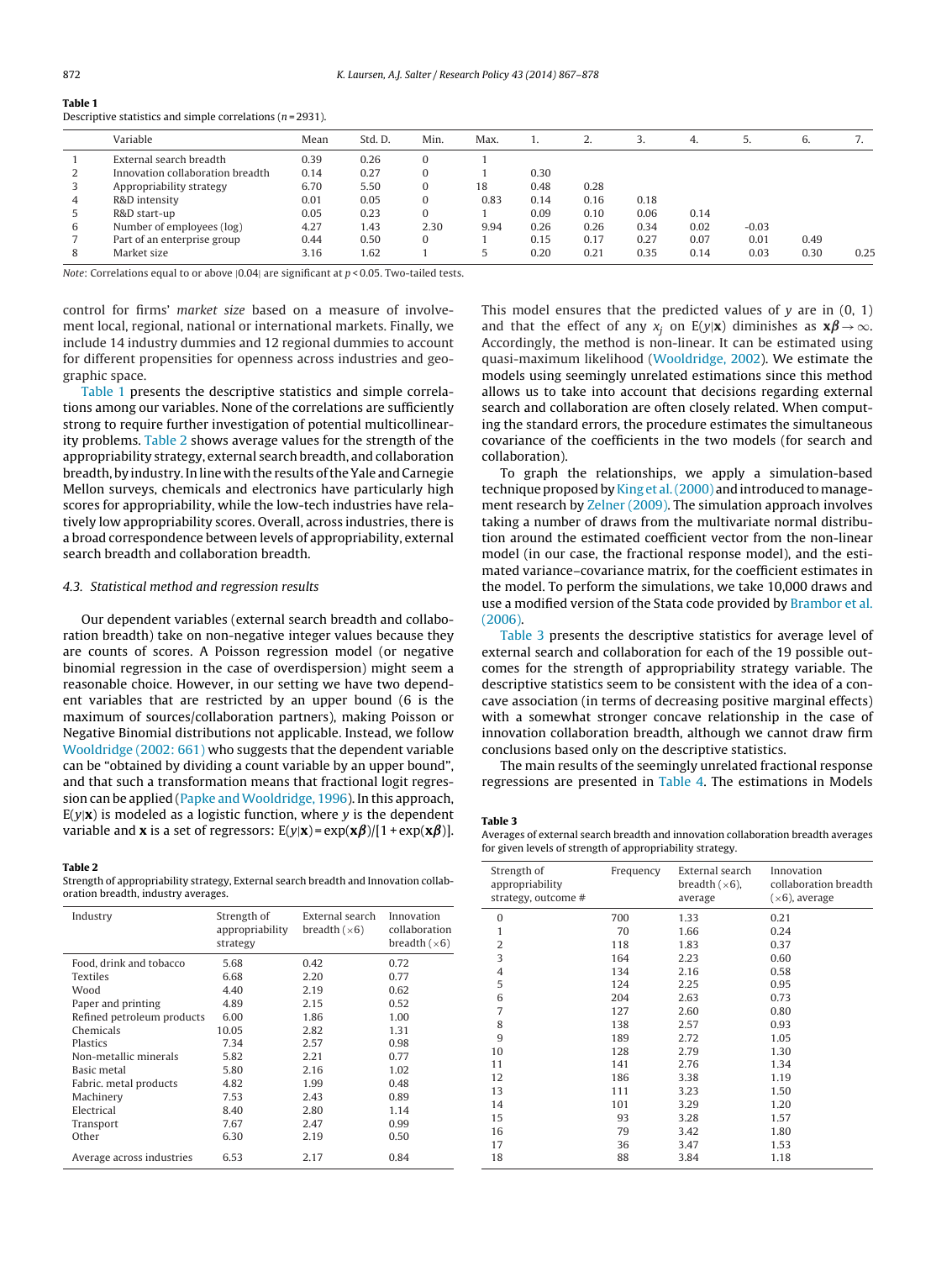#### <span id="page-6-0"></span>**Table 4**

Seemingly unrelated fractional response regressions: the relationship between appropriability strategy and openness.

|                                                                                                                                                                                                                                     | External search breadth                         |                               |                                                                                                                                            |                                                                                      |                                                      | Innovation collaboration breadth |                                                                                                  |                                                                                      |
|-------------------------------------------------------------------------------------------------------------------------------------------------------------------------------------------------------------------------------------|-------------------------------------------------|-------------------------------|--------------------------------------------------------------------------------------------------------------------------------------------|--------------------------------------------------------------------------------------|------------------------------------------------------|----------------------------------|--------------------------------------------------------------------------------------------------|--------------------------------------------------------------------------------------|
|                                                                                                                                                                                                                                     | Model I                                         |                               | Model II                                                                                                                                   |                                                                                      | Model III                                            |                                  | Model IV                                                                                         |                                                                                      |
|                                                                                                                                                                                                                                     | Coeff.                                          | Std. err.                     | Coeff.                                                                                                                                     | Std. err.                                                                            | Coeff.                                               | Std. err.                        | Coeff.                                                                                           | Std. err.                                                                            |
| Appropriability strategy<br>Appropriability strategy sq.<br>R&D intensity<br>R&D start-up<br>Number of employees (log)<br>Part of an enterprise group<br>Market size<br>Constant<br>Industry effects (14)<br>Geography effects (12) | $0.155***$<br>$-0.004$<br>$-1.25$<br>Yes<br>Yes | (0.012)<br>(0.001)<br>(0.044) | $0.142***$<br>$-0.003***$<br>$0.939$ <sup>*</sup><br>$0.308***$<br>$0.106***$<br>$-0.082^{\dagger}$<br>0.004<br>$-1.893$ ***<br>Yes<br>Yes | (0.013)<br>(0.001)<br>(0.369)<br>(0.073)<br>(0.016)<br>(0.045)<br>(0.014)<br>(0.103) | $0.278***$<br>$-0.009$ ***<br>$-3.227$<br>Yes<br>Yes | (0.029)<br>(0.002)<br>(0.117)    | $0.215***$<br>$-0.008***$<br>2.714<br>0.687<br>0.267<br>0.095<br>0.106<br>$-4.645$<br>Yes<br>Yes | (0.029)<br>(0.002)<br>(0.664)<br>(0.169)<br>(0.036)<br>(0.098)<br>(0.032)<br>(0.245) |
| No. of obs.<br>Log likelihood<br>ML (Cox-Snell) $R^2$ :                                                                                                                                                                             | 2931<br>$-1378$<br>0.23                         |                               | 2931<br>$-1364$<br>0.26                                                                                                                    |                                                                                      | 2931<br>$-957$<br>0.08                               |                                  | 2931<br>$-906$<br>0.15                                                                           |                                                                                      |

Model statistics are single equation statistics.

 $\dagger$  Two-tailed test:  $p < 0.10$ .

 $*$ Two-tailed test:  $p < 0.05$ .

Two-tailed test:  $p < 0.01$ .

Two-tailed test:  $p < 0.001$ .

I and III are excluding the control variables and in Models II and IV include the full set of controls. The results are (also) consistent with [Hypotheses](#page-3-0) [1a](#page-3-0) [and](#page-3-0) 1b-that the relationship between strength of the firms' appropriability strategy, and external search breadth and collaboration breadth is concave. The parameters of strength of appropriability strategy are positive and significant, and the parameters of strength of appropriability strategy squared are negative and significant. The predictions depicted in Figs. 1 and 2 are based on Models II and IV and illustrate that there is a concave relationship (at least in terms of decreasing positive marginal effects) between the strength of firms' appropriability strategies, and external search breadth and innovation collaboration breadth.

The curves indicate that the concave relationship is more pronounced for collaboration breadth, although the slope of the curve does not bend strongly downwards after a theoretical top-point of approximately 13 on the 18-point appropriability strategy scale. For external search breadth, the theoretical top-point of the curve is not within the range of the variable. These observations are in line with [Hypothesis](#page-3-0) [2](#page-3-0) that the concavity of the relationship between the strength of firms' appropriability strategies and openness will be stronger for innovation collaboration than for external search breadth. For further confirmation of these findings, we apply a



**Fig. 1.** Relationship between external search breadth and the strength of firms' appropriability strategies.

statistical test to assess whether the coefficient of (the strength of) the appropriability strategy is significantly higher for innovation collaboration than for external search, and whether the negative coefficient of appropriability strategy squared is significantly lower (more negative) for innovation collaboration than for external search. Using the "stacking" data method implemented in Stata's suest estimation procedure, we perform two Wald tests that take account of the covariance in the parameters across the two models, which ensures that the tests for the equality of the coefficients are correct ([StataCorp,](#page-11-0) [2009,](#page-11-0) pp. 1812–1814). We find that the coefficient of (the strength of) appropriability strategy is significantly higher for innovation collaboration than for external search  $(p=0.0047)$  and that the negative coefficient of appropriability strategy squared is significantly lower (more negative) for innovation collaboration than for external search ( $p = 0.0025$ ). These tests also lend support for [Hypothesis](#page-3-0) [2.](#page-3-0)

We use a split sample procedure to test [Hypothesis](#page-3-0) [3](#page-3-0) that the exclusion of competitors from firms' knowledge sourcing portfolios or collaboration partner portfolios weakens the connection between appropriability and openness in relation to external search or formal collaboration. We find only partial support for this hypothesis, since the results depend on which groups of firms are



**Fig. 2.** Relationship between breadth of collaboration and the strength of firms' appropriability strategies.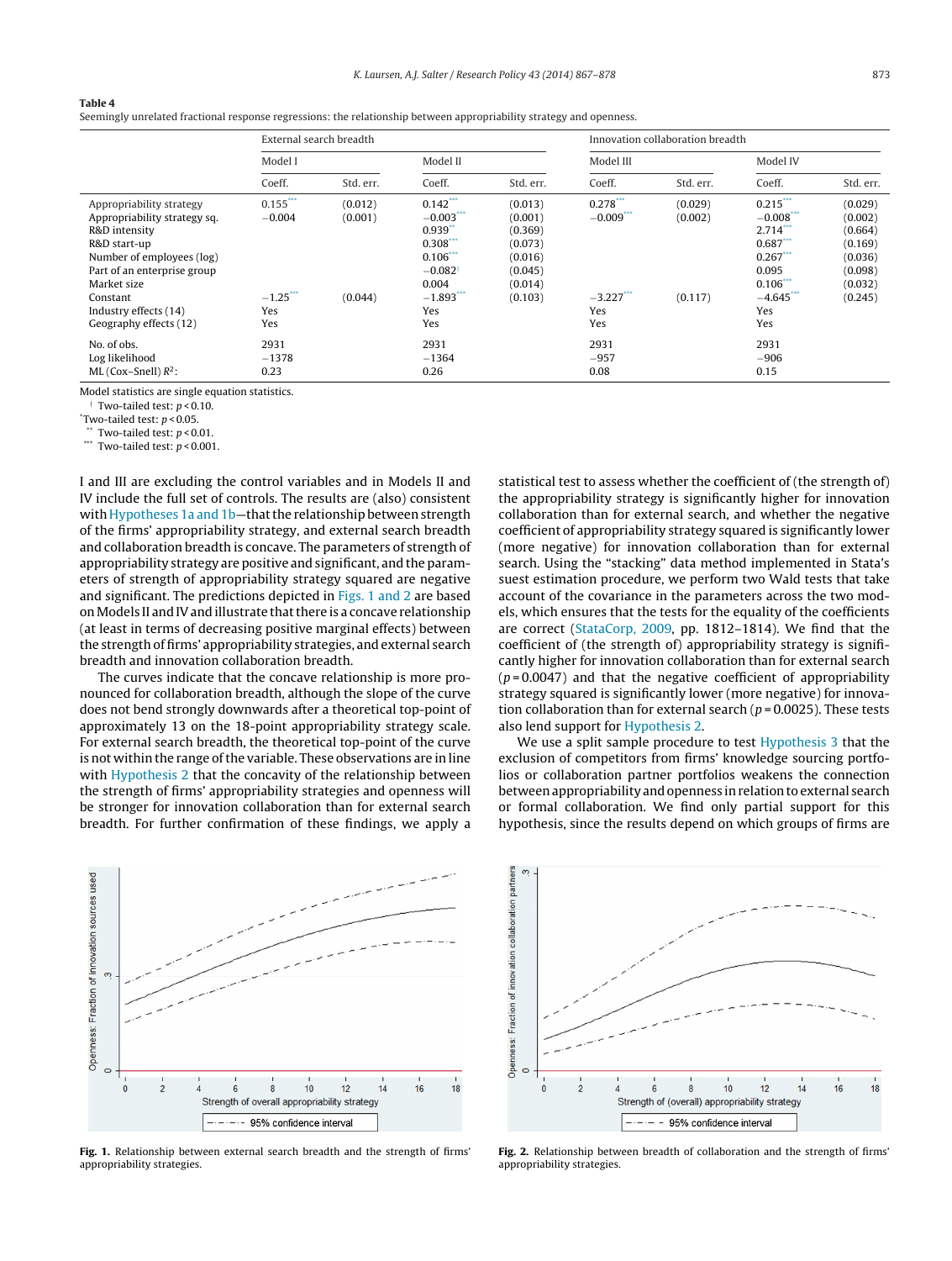# **Table 5**

Seemingly unrelated fractional response regressions: The relationship between appropriability strategy and openness when considering competitors in the openness portfolio or not.

|                              | External search breadth |           |                       |           |                    | Innovation collaboration breadth |                       |           |
|------------------------------|-------------------------|-----------|-----------------------|-----------|--------------------|----------------------------------|-----------------------|-----------|
|                              | Model I                 |           | Model II              |           | Model III          |                                  | Model IV              |           |
|                              | Coeff.                  | Std. err. | Coeff.                | Std. err. | Coeff.             | Std. err.                        | Coeff.                | Std. err. |
| Appropriability strategy     | $0.028$ ***             | (0.005)   | $0.040$ ***           | (0.004)   | 0.021              | (0.008)                          | $0.070***$            | (0.018)   |
| Appropriability strategy sq. |                         |           |                       |           |                    |                                  |                       |           |
| R&D intensity                | 1.162                   | (0.438)   | 0.914                 | (0.400)   | 0.650              | (0.488)                          | $-1.473$              | (1.180)   |
| R&D start-up                 | 0.139                   | (0.106)   | 0.064                 | (0.069)   | 0.227              | (0.124)                          | 0.355                 | (0.248)   |
| Number of employees (log)    | $0.056$ **              | (0.020)   | $0.055***$            | (0.016)   | $0.087**$          | (0.028)                          | 0.008                 | (0.061)   |
| Part of an enterprise group  | $-0.069$                | (0.050)   | $-0.077$ <sup>t</sup> | (0.046)   | $-0.074$           | (0.081)                          | 0.224                 | (0.184)   |
| Market size                  | 0.001                   | (0.015)   | $-0.032$              | (0.014)   | $0.077***$         | (0.024)                          | $-0.087$              | (0.056)   |
| Constant                     | $-1.335$                | (0.101)   | $-0.151$              | (0.105)   | $-1.309$ ***       | (0.181)                          | 0.794                 | (0.499)   |
| Industry effects (14)        | Yes                     |           | Yes                   |           | Yes                |                                  | Yes                   |           |
| Geography effects (12)       | Yes                     |           | Yes                   |           | Yes                |                                  | Yes                   |           |
| No. of obs.                  | 981                     |           | 1479                  |           | 465                |                                  | 286                   |           |
| Log likelihood               | $-423.1$                |           | $-692.8$              |           | $-216.4$           |                                  | $-118.6$              |           |
| ML (Cox-Snell) $R^2$ :       | 0.21                    |           | 0.21                  |           | 0.10               |                                  | 0.04                  |           |
| Sample                       | Not including           |           | Including competitors |           | Not including      |                                  | Including competitors |           |
|                              | competitors in the      |           | in the openness       |           | competitors in the |                                  | in the openness       |           |
|                              | openness portfolio      |           | portfolio             |           | openness portfolio |                                  | portfolio             |           |

Model statistics are single equation statistics.

 $\dagger$  Two-tailed test:  $p < 0.10$ .

Two-tailed test:  $p < 0.05$ .

\*\* Two-tailed test:  $p < 0.01$ .

\*\*\* Two-tailed test:  $p < 0.001$ .

compared. If we consider only the group of firms that engage in external search or collaboration (and exclude those that do not), we find evidence that is consistent with [Hypothesis](#page-3-0) 3-of a stronger relationship between appropriability and openness if firms include competitors in their openness portfolios compared to the alternative situations. This evidence is based on the "stacking" data method referred to above ([StataCorp,](#page-11-0) [2009\)—](#page-11-0)the method ensures that the results of the Wald test for equality of the coefficients are correct when comparing across models. Table 5 presents a split sample analysis comparing the relevant coefficients to appropriability (note that in the split sample analysis, we drop appropriability squared since this term is never significant in this analysis) pertaining to both external search breadth and external collaboration breadth. The coefficients are significantly smaller for the model including firms that do not use competitors for sources of knowledge or collaboration (Wald test significant at 0.1% in both cases), implying that that the positive relationship between both forms of openness and appropriability strategy are moderated resulting in a weaker relationship if competitors are not exploited.

If we expand the sample to our full sample by also including "closed" firms, that is, firms that do not engage in external search or collaboration for our the analysis, the results (not reported here for reasons of space) are not confirmed. For both types of openness, we find a linear relationship between appropriability and openness if competitors are included in the portfolio (very significant coefficients of 0.04 for search and 0.07 for collaboration), and a concave relationship between appropriability and openness if competitors are not used (very significant coefficients of 0.332 for search/−0.135 search squared and 0.342 for collaboration/−0.012 collaboration squared). So while the cost-side of appropriability is less evident in the case of involvement of competitors (which is consistent with [Hypothesis](#page-3-0) [3\),](#page-3-0) across most of the distribution, the relationship between openness and appropriability is stronger if competitors are not included in the openness portfolio compared to if they are included. These results would appear to run counter to [Hypothesis](#page-3-0) [3.](#page-3-0)

The difference in the findings for these two setups is that including zero search or zero collaboration firms in the group of firms with no competitors in the collaboration portfolio enhances the

relationship between openness and appropriability for that group compared to the group that use competitors. However, although firms that neither search externally nor collaborate do have appropriability mechanisms in place (153 out of a total of 471 firms for external search breadth, and 1536 out of 2180 for collaboration breadth), the probability of observing low levels of openness combined with low appropriability is higher for this group of firms. For this reason, comparing firms that do and do not use competitors, but including only those with non-zero search/collaboration may be the "cleanest" test of the hypothesis. In sum, however, we find only partial support for [Hypothesis](#page-3-0) [3.](#page-3-0)

# 4.4. Alternative explanations and robustness checks

To rule out alternative explanations and to check the robustness of our results, we specify several alternative econometric models. There might be concern that our results depend ultimately on the inclusion of squared terms in the regressions. We would argue that the squared terms need to be explicitly modeled because they are strongly significant and, hence, their exclusion would lead to biased estimations (especially for innovation collaboration breadth). However, [Table](#page-8-0) 6 Models I and IV present the estimations with the squared terms excluded. These models confirm the predominantly positive relationship between strength of the appropriability strategy on the one hand, and breadth of external search and collaboration on the other.

There also might be concern that the relationship detected could be inflated due to an endogeneity problem—in particular the self-selection of appropriability and openness strategies by "highquality" firms. In the absence of instrumental variables that would fulfill both the strength and validity requirements, we included in our two equations two proxies for "high-quality firms" in the context of innovation. Arguably, innovation is the central outcome variable related to open innovation, and the available econometric evidence demonstrates that innovative firms demonstrate higher productivity, higher profits, better export performance, higher market value, better credit ratings, larger market share and higher probability of survival in the market ([Geroski](#page-10-0) et [al.,](#page-10-0) [1993;](#page-10-0) [Banbury](#page-10-0) [and](#page-10-0) [Mitchell,](#page-10-0) [1995;](#page-10-0) [Blundell](#page-10-0) et [al.,](#page-10-0) [1999;](#page-10-0) [Hall,](#page-10-0) [2000;](#page-10-0) [Czarnitzki](#page-10-0) [and](#page-10-0)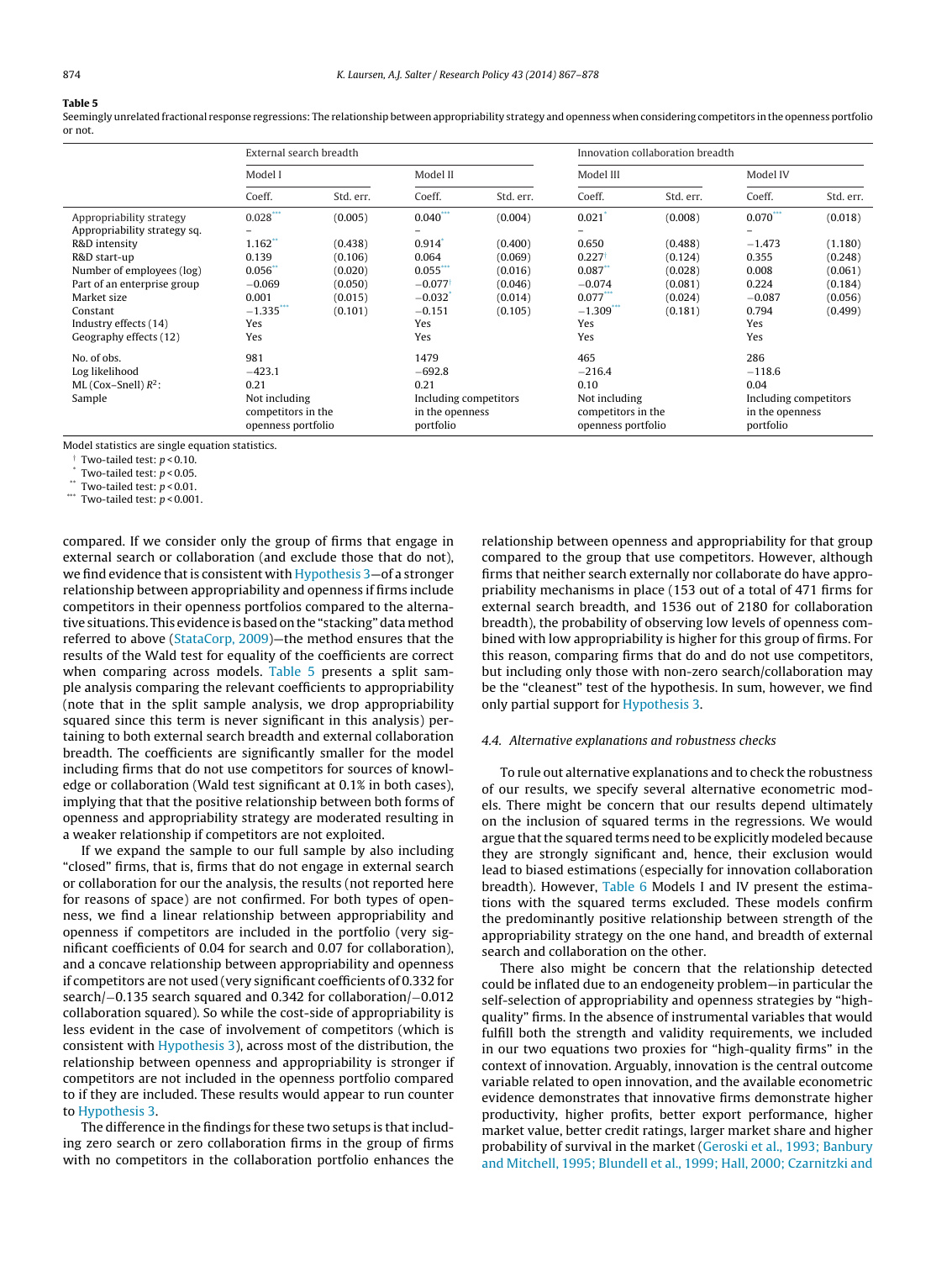| ه      | i      |
|--------|--------|
| ≝      | ؛      |
| ء<br>ಗ | ĺ<br>¢ |
| ⊨      | U      |
|        |        |

Seemingly unrelated fractional response regressions: The relationship between appropriability strategy and openness, Robustness Checks. Seemingly unrelated fractional response regressions: The relationship between appropriability strategy and openness, Robustness Checks.

<span id="page-8-0"></span>

|                                                  | External search breadth |                                     |                                                                                                                                                                                                                                                                                                                                    |                                                                                                                                                                                                                                                                                              |                                                                                                                                                                             |                                                                                                              |                                                                                                      | Innovation collaboration breadth                                                         |                                                                                                                                                                          |                                                                                                                                         |                                                                                                      |                                                                                         |
|--------------------------------------------------|-------------------------|-------------------------------------|------------------------------------------------------------------------------------------------------------------------------------------------------------------------------------------------------------------------------------------------------------------------------------------------------------------------------------|----------------------------------------------------------------------------------------------------------------------------------------------------------------------------------------------------------------------------------------------------------------------------------------------|-----------------------------------------------------------------------------------------------------------------------------------------------------------------------------|--------------------------------------------------------------------------------------------------------------|------------------------------------------------------------------------------------------------------|------------------------------------------------------------------------------------------|--------------------------------------------------------------------------------------------------------------------------------------------------------------------------|-----------------------------------------------------------------------------------------------------------------------------------------|------------------------------------------------------------------------------------------------------|-----------------------------------------------------------------------------------------|
|                                                  | Model 1                 |                                     | Model                                                                                                                                                                                                                                                                                                                              |                                                                                                                                                                                                                                                                                              | Model III                                                                                                                                                                   |                                                                                                              | Model IV                                                                                             |                                                                                          | Model V                                                                                                                                                                  |                                                                                                                                         | Model VI                                                                                             |                                                                                         |
|                                                  | Coeff.                  | Std. err                            | Coeff.                                                                                                                                                                                                                                                                                                                             | Std. err                                                                                                                                                                                                                                                                                     | Coeff.                                                                                                                                                                      | Std. err                                                                                                     | Coeff.                                                                                               | Std. err.                                                                                | Coeff.                                                                                                                                                                   | Std. err.                                                                                                                               | Coeff.                                                                                               | Std. err.                                                                               |
| Appropriability strategy                         | 0.089                   | (0.004)                             | 0.131                                                                                                                                                                                                                                                                                                                              |                                                                                                                                                                                                                                                                                              | $\begin{array}{l} 0.143^{\ast\ast} \ -0.003^{\ast\ast} \ -0.918^{\ast} \ -0.918^{\ast} \ -0.106^{\ast\ast} \ -0.106^{\ast\ast} \ -0.082^{\ast} \ -0.082^{\ast} \end{array}$ | $\begin{array}{c} (0.013) \ (0.001) \ (0.366) \ (0.074) \ (0.016) \ (0.016) \ (0.016) \ (0.017) \end{array}$ | $\begin{array}{l} 0.073^{***} \ 2.770^{***} \ 0.737^{***} \ 0.094 \ 0.094 \ 0.0121^{**} \end{array}$ | $\begin{array}{c} (0.009) \ (0.672) \ (0.166) \ (0.037) \ (0.098) \ (0.032) \end{array}$ | $\begin{array}{l} 0.197^{**} \ -0.008^{**} \ -0.008^{**} \ -0.008^{**} \ -0.410^{**} \ 0.585^{**} \ -0.285^{**} \ 0.097 \ 0.0117^{**} \ 0.000 \ 0.0112^{**} \end{array}$ |                                                                                                                                         | $\begin{array}{l} 0.213 \\ -0.008 \\ 2.760 \\ 0.683 \\ 0.267 \\ 0.102 \\ 0.102 \\ 0.103 \end{array}$ |                                                                                         |
| Appropriability strategy squared                 |                         |                                     |                                                                                                                                                                                                                                                                                                                                    |                                                                                                                                                                                                                                                                                              |                                                                                                                                                                             |                                                                                                              |                                                                                                      |                                                                                          |                                                                                                                                                                          |                                                                                                                                         |                                                                                                      |                                                                                         |
| R&D intensity                                    | 0.965                   | (0.379)                             |                                                                                                                                                                                                                                                                                                                                    |                                                                                                                                                                                                                                                                                              |                                                                                                                                                                             |                                                                                                              |                                                                                                      |                                                                                          |                                                                                                                                                                          |                                                                                                                                         |                                                                                                      |                                                                                         |
| R&D start-up                                     |                         |                                     |                                                                                                                                                                                                                                                                                                                                    |                                                                                                                                                                                                                                                                                              |                                                                                                                                                                             |                                                                                                              |                                                                                                      |                                                                                          |                                                                                                                                                                          |                                                                                                                                         |                                                                                                      |                                                                                         |
| Number of employees (log)                        | $0.329$<br>$0.105$      | $(0.073)$<br>$(0.016)$<br>$(0.045)$ | $\begin{array}{c} -0.003^{**} \\ -0.003^{**} \\ -0.785^{**} \\ -0.237^{**} \\ -0.091 \\ -0.096 \\ -0.006 \\ 0.006 \\ -0.006 \\ 0.006 \\ -0.007 \\ -0.007 \\ -0.007 \\ -0.007 \\ -0.007 \\ -0.007 \\ -0.007 \\ -0.007 \\ -0.007 \\ -0.007 \\ -0.007 \\ -0.007 \\ -0.007 \\ -0.007 \\ -0.007 \\ -0.007 \\ -0.007 \\ -0.007 \\ -0.00$ |                                                                                                                                                                                                                                                                                              |                                                                                                                                                                             |                                                                                                              |                                                                                                      |                                                                                          |                                                                                                                                                                          |                                                                                                                                         |                                                                                                      | $(0.029)$<br>$(0.002)$<br>$(0.659)$<br>$(0.169)$<br>$(0.036)$<br>$(0.036)$<br>$(0.038)$ |
| Part of an enterprise group                      | $-0.084$                |                                     |                                                                                                                                                                                                                                                                                                                                    |                                                                                                                                                                                                                                                                                              |                                                                                                                                                                             |                                                                                                              |                                                                                                      |                                                                                          |                                                                                                                                                                          |                                                                                                                                         |                                                                                                      |                                                                                         |
| Market size                                      | 0.010                   | (0.014)                             |                                                                                                                                                                                                                                                                                                                                    |                                                                                                                                                                                                                                                                                              |                                                                                                                                                                             |                                                                                                              |                                                                                                      |                                                                                          |                                                                                                                                                                          |                                                                                                                                         |                                                                                                      |                                                                                         |
| Product innovation                               |                         |                                     | 0.007                                                                                                                                                                                                                                                                                                                              | $\begin{array}{l} (0.013)\\ (0.001)\\ (0.366)\\ (0.072)\\ (0.016)\\ (0.016)\\ (0.014)\\ (0.001)\\ (0.000)\\ (0.000)\\ (0.000)\\ (0.000)\\ (0.000)\\ (0.000)\\ (0.000)\\ (0.000)\\ (0.000)\\ (0.000)\\ (0.000)\\ (0.000)\\ (0.000)\\ (0.000)\\ (0.000)\\ (0.000)\\ (0.000)\\ (0.000)\\ (0.00$ |                                                                                                                                                                             |                                                                                                              |                                                                                                      |                                                                                          |                                                                                                                                                                          | $\begin{smallmatrix} (0.030) \\ (0.002) \\ (0.622) \\ (0.630) \\ (0.168) \\ (0.036) \\ (0.030) \\ (0.002) \\ (0.000) \end{smallmatrix}$ |                                                                                                      |                                                                                         |
| Labor productivity                               |                         |                                     | 0.000                                                                                                                                                                                                                                                                                                                              |                                                                                                                                                                                                                                                                                              |                                                                                                                                                                             |                                                                                                              |                                                                                                      |                                                                                          |                                                                                                                                                                          |                                                                                                                                         |                                                                                                      |                                                                                         |
| Industry-level appropriability                   |                         |                                     |                                                                                                                                                                                                                                                                                                                                    |                                                                                                                                                                                                                                                                                              |                                                                                                                                                                             | $\begin{pmatrix} 0.234 \\ 0.018 \end{pmatrix}$                                                               |                                                                                                      |                                                                                          |                                                                                                                                                                          |                                                                                                                                         |                                                                                                      | 0.548<br>0.039<br>1.800                                                                 |
| industry-level appro. squared                    |                         |                                     |                                                                                                                                                                                                                                                                                                                                    |                                                                                                                                                                                                                                                                                              |                                                                                                                                                                             |                                                                                                              |                                                                                                      |                                                                                          |                                                                                                                                                                          |                                                                                                                                         |                                                                                                      |                                                                                         |
| Constant                                         | $-1.810$ <sup>***</sup> | (0.101)                             | $-1.968$                                                                                                                                                                                                                                                                                                                           | (0.102)                                                                                                                                                                                                                                                                                      |                                                                                                                                                                             |                                                                                                              |                                                                                                      | (0.232)                                                                                  |                                                                                                                                                                          | (0.250)                                                                                                                                 |                                                                                                      |                                                                                         |
| Industry effects (14)                            | Yes                     |                                     | Yes                                                                                                                                                                                                                                                                                                                                |                                                                                                                                                                                                                                                                                              |                                                                                                                                                                             |                                                                                                              |                                                                                                      |                                                                                          |                                                                                                                                                                          |                                                                                                                                         |                                                                                                      |                                                                                         |
| Geography effects (12)                           | Yes                     |                                     | Yes                                                                                                                                                                                                                                                                                                                                |                                                                                                                                                                                                                                                                                              | $-0.961$<br>$0.073$<br>$1.049$<br>$Y$ es<br>$Y$ es<br>$Y$ es<br>$2931$<br>$-1362$<br>$-1362$                                                                                |                                                                                                              | $-4.319$<br>Yes<br>Yes<br>Yes<br>2931<br>$-917$<br>$-917$<br>0.13                                    |                                                                                          | $-4.835$<br>Yes<br>Yes<br>Yes<br>2930<br>-894<br>-0.16                                                                                                                   |                                                                                                                                         | 0.124<br>0.004<br>-5.327*<br>Yes<br>Yes<br>2931<br>-905<br>0.15                                      |                                                                                         |
| No. of obs                                       | 2931                    |                                     | 2930                                                                                                                                                                                                                                                                                                                               |                                                                                                                                                                                                                                                                                              |                                                                                                                                                                             |                                                                                                              |                                                                                                      |                                                                                          |                                                                                                                                                                          |                                                                                                                                         |                                                                                                      |                                                                                         |
| Log likelihood                                   | $-1367$                 |                                     | $-1357$                                                                                                                                                                                                                                                                                                                            |                                                                                                                                                                                                                                                                                              |                                                                                                                                                                             |                                                                                                              |                                                                                                      |                                                                                          |                                                                                                                                                                          |                                                                                                                                         |                                                                                                      |                                                                                         |
| ML (Cox-Snell) $R^2$ :                           | 0.23                    |                                     | 0.28                                                                                                                                                                                                                                                                                                                               |                                                                                                                                                                                                                                                                                              |                                                                                                                                                                             |                                                                                                              |                                                                                                      |                                                                                          |                                                                                                                                                                          |                                                                                                                                         |                                                                                                      |                                                                                         |
| Model statistics are single equation statistics. |                         |                                     |                                                                                                                                                                                                                                                                                                                                    |                                                                                                                                                                                                                                                                                              |                                                                                                                                                                             |                                                                                                              |                                                                                                      |                                                                                          |                                                                                                                                                                          |                                                                                                                                         |                                                                                                      |                                                                                         |
| Two-tailed test: $p < 0.10$ .                    |                         |                                     |                                                                                                                                                                                                                                                                                                                                    |                                                                                                                                                                                                                                                                                              |                                                                                                                                                                             |                                                                                                              |                                                                                                      |                                                                                          |                                                                                                                                                                          |                                                                                                                                         |                                                                                                      |                                                                                         |
| Two-tailed test: $p < 0.05$                      |                         |                                     |                                                                                                                                                                                                                                                                                                                                    |                                                                                                                                                                                                                                                                                              |                                                                                                                                                                             |                                                                                                              |                                                                                                      |                                                                                          |                                                                                                                                                                          |                                                                                                                                         |                                                                                                      |                                                                                         |

Two-tailed test:  $p < 0.05$ . \*\* Two-tailed test: p < 0.01. \*\*\* Two-tailed test: p < 0.001.

Two-tailed test:  $p < 0.001$ Two-tailed test:  $p < 0.01$ .

# [Kraft,](#page-10-0) [2004;](#page-10-0) [Cefis](#page-10-0) [and](#page-10-0) [Marsili,](#page-10-0) [2005;](#page-10-0) [Parisi](#page-10-0) et [al.,](#page-10-0) [2006;](#page-10-0) [Cassiman](#page-10-0) [and](#page-10-0) [Golovko,](#page-10-0) [2011;](#page-10-0) [Hall,](#page-10-0) [2011\).](#page-10-0)

To measure innovation, we use percentage of sales of products new to the firm in the previous three years. To measure quality we include labor productivity, measured as sales over number of employees. The results are presented in Table 6, Models II and V. The main finding is that the magnitudes of the appropriability variables become slightly smaller, but the signs and significance are virtually unchanged (for both dependent variables). The parameter for innovation outcome is positive and strongly significant, while that for labor productivity is significant only for search breadth. We do not report these results as our main results since innovation outcome and productivity cannot strictly be considered inputs to openness (rather openness is an input to the productivity and innovation outcome equations); we include R&D intensity as a measure of innovation inputs in our equations. We tried excluding the (744) firms that had not innovated in 2004 due to prior innovations, although this choice might give rise to sample selection bias (results not presented here for reasons of space). The results reduced the size of the appropriability parameters, but not their significance except in the case of search breadth where appropriability squared lost its significance. Thus, as such the results for the reduced sample are consistent with our main results. Arguably, our robustness checks do not provide a perfect solution, but we believe that they show that unobserved heterogeneity related to self-selection by "high-quality" firms (and parallel negative selection by "low-quality" firms) is unlikely to be driving our results to any great extent.

Another concern is the possibility that inter-industry differences in appropriability regimes [\(Levin](#page-11-0) et [al.,](#page-11-0) [1987\)](#page-11-0) might be driving our results. Due to potential multicollinearity between our industry-fixed effects and an industry-level appropriability variable, it is challenging to check this. We tried two different methods to account for industry-firm differences. First, we created industry averages (for 21 different industries) for the importance of our appropriability measure and included these industry average scores in the regressions. Given that we include only 14 industry-fixed effects, we can identify the model while including an industry-level variable, created based on industry averages for the 21 different industries. The results are presented in Table 6, Models III and VI. Our main results are unchanged; the industrylevel appropriability variables are not significant in the regression for collaboration breadth (whether or not we include industry dummies). However, in the regression for external search, the effect of industry-level importance on appropriability and appropriability squared, shows a significant U-shaped relationship (with a minimum value of the independent variable below the maximum range of the variable). Nevertheless, our results are unchanged by the inclusion of this variable. We also tried including individual industry-level protection mechanisms; again, the main results did not change significantly. Second, due to the possibility of multicollinearity as a result of the simultaneous inclusion of the industry-level appropriability variable and industry fixed effects, we tried a two-stage approach (see, [Reitzig](#page-11-0) [and](#page-11-0) [Puranam,](#page-11-0) [2009\).](#page-11-0) In the first stage, we estimate models similar to our main models, using the same estimator (the fractional response model), but with only regional and industry dummy variables as regressors. From these first-stage regressions, we extract the residuals, which become the dependent variables in the second-stage estimations. In the second stage, the industry-level appropriability variable and the remaining explanatory variables with the exception of the regional and industry dummy variables are included as regressors. The results of this procedure confirm the main results. A possible problem with the two-stage approach is that the (predicted) dependent variable in the second stage is estimated with errors ([Hardin,](#page-10-0) [2002\).](#page-10-0) However, the fact that our results are all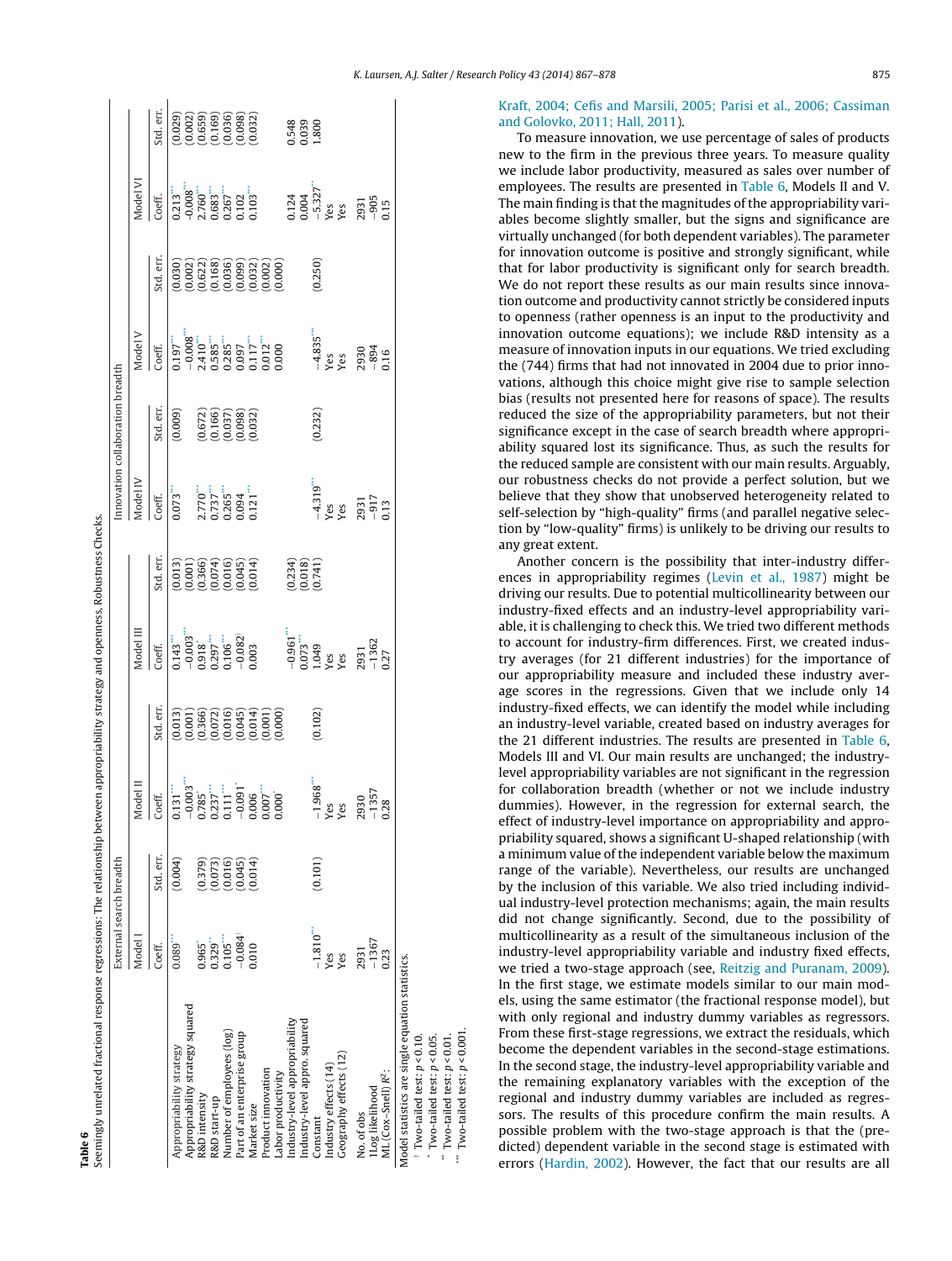<span id="page-9-0"></span>consistent (with and without the two-stage approach) tends to confirm their robustness. Thus, overall, given the results of the two robustness checks, differences in appropriability regimes are unlikely to be driving our results.

In addition, given that our results may have been a product of the way we treated our measure of external search, we experiment with a lower cut-off value, including the case of low-use along with medium and high use: the results are consistent. Finally, we run the models using ordered probit estimation: the results for parameters and significances are remarkably similar to those obtained from the fractional response model.

# **5. Implications and conclusions**

In this paper, we focused on how the openness of the firm is linked to its appropriability strategy. We advanced the idea of the paradox of openness to understand how managerial attitudes toward appropriability methods are related to the firm's orientation to external actors in the innovation process. The theorizing and the derived results have significant implications for the literature on open innovation and appropriability. The current literature on open innovation includes mixed and often conflicting views on this relationship. Some parts of the literature emphasize the negative implications of a strong focus on appropriability for firm-level openness. Indeed, [Chesbrough's](#page-10-0) [\(2003\)](#page-10-0) book contains a strong normative statement related to the need for firms to open themselves to external actors, and to break away from an overwhelming focus on protecting their ideas. Similarly, [von](#page-11-0) [Hippel](#page-11-0) [\(2005\)](#page-11-0) suggests that firms that are overly protective of their knowledge, will miss opportunities to exchange knowledge with different actors in the innovation system. Others have suggested that the formal IP system may place strict limits on the potential for open, cumulative development. Some authors argue that the current focus on appropriability is directing firms away from discovery of new products and services toward legal games over ownership of patents [\(Bessen](#page-10-0) [and](#page-10-0) [Maskin,](#page-10-0) [2009\).](#page-10-0)

At the same time, the open innovation literature highlights how appropriability might also enable openness [\(Chesbrough,](#page-10-0) [2006\).](#page-10-0) The existence and use of legal appropriability methods may give managers the confidence to engage more widely with the external environment. In other words, an emphasis on legal appropriability might reduce fears of opportunistic behavior from external actors ([Teece,](#page-11-0) [2002\).](#page-11-0) If the firm has no strategy in place to capture the value from its innovative efforts, it might choose to go it alone and reject other actors in the innovation system. [Baum](#page-10-0) et [al.\(2000\)](#page-10-0) suggest that such an approach could severely limit the opportunities to successfully develop and commercialize their innovations.

Our study contributes to this discussion. We find that managerial attitudes to openness and appropriability are very closely connected. This suggests that a firm's inbound open innovation, which [Dahlander](#page-10-0) [and](#page-10-0) [Gann](#page-10-0) [\(2010\)](#page-10-0) describe as often having a "non-pecuniary" logic, may in fact be strongly influenced by that firm's "pecuniary" logic, manifested by its appropriability strategy. We found evidence also that an overly strong emphasis on appropriability may be associated with reduced efforts to draw in knowledge from many different external actors in formal collaborations for innovation. Our results relate to both these perspectives in the literature discussed above, and highlight the positive and negative aspect of appropriability for openness.

Our study also draws attention to how different forms of opennessmight be connected to appropriability concerns.We found that the negative side of appropriability (a concave rather than a linear relationship) and its link to openness is greater for formal collaboration than for external search breadth, supporting the hypothesis that the "scaring off" effect is stronger for direct collaboration than

for external search which involves less two-way interaction. We also examined the particular case of innovation partner portfolios including or excluding competitors; although our results are not conclusive, it seems possible that excluding competitors weakens the link between appropriability and openness.

The present study also advances out understanding of absorptive capacity [\(Cohen](#page-10-0) [and](#page-10-0) [Levinthal,](#page-10-0) [1990\)](#page-10-0) by pointing to the importance of appropriability strategies in this context. The literature on absorptive capacity focuses on important aspects such as firms' ability to transform and exploit ("realized absorptive capacity"), or to acquire and explore ("potential absorptive capacity") external knowledge ([Zahra](#page-11-0) [and](#page-11-0) [George,](#page-11-0) [2002;](#page-11-0) [Jansen](#page-11-0) et [al.,](#page-11-0) [2005\).](#page-11-0) This research highlights the knowledge transformation process (related to exploiting external knowledge) within the receiving firm. However, the possibility that the utilization of absorptive capacity may involve the firm in formal and informal knowledge trading has not been considered in the literature. In the prevailing models of absorptive capacity, appropriability concerns are often represented as a second order conditioning factor rather than a central determining element shaping the firm's external knowledge absorption efforts (see [Lane](#page-11-0) et [al.,](#page-11-0) [2006;](#page-11-0) [Todorova](#page-11-0) [and](#page-11-0) [Durisin,](#page-11-0) [2007\).](#page-11-0) Our theoretical and empirical contribution suggests that potential absorptive capacity needs to be accompanied by a strategy for protecting the firm's knowledge in order for the firm to be able to exploit the new combinations. Our analysis implies that these aspects of knowledge exploration and exploitation are connected.

Our study has important implications for research on appro-priability. As [Pisano](#page-11-0) [\(2006\)](#page-11-0) suggests, research on appropriability largely focuses on the industry-level environment and how the presence of tight or weak appropriability regimes shapes individual firm behavior ([Levin](#page-11-0) et [al.,](#page-11-0) [1987;](#page-11-0) [Cohen](#page-11-0) et [al.,](#page-11-0) [2000;](#page-11-0) [Arora](#page-11-0) [and](#page-11-0) [Merges,](#page-11-0) [2004\),](#page-11-0) and downplays the role of managerial choice in relation to protecting innovations. In the literature on external collaboration and appropriability researchers often rely on industryrather than firm-level measures of appropriability, suggesting that managers' have little scope to alter the level of their legal appropriability in the face of industry level patterns [\(Cassiman](#page-10-0) [and](#page-10-0) [Veugelers,](#page-10-0) [2002\).](#page-10-0) In contrast, our approach looks at how firm-level choices concerning the strength of the appropriability strategy are connected to firms' relationships to external actors in the innovation system.

# **6. Limitations and future research**

There are several limitations to this study. First, it draws on a rich and detailed cross-section of UK manufacturing firms' innovative activities, but these data make it difficult to draw strong causal inferences about the relationship between appropriability and openness. As noted in the introduction, our analysis does not provide any direct evidence of causality. It would be useful to have panel data or experimental data for analysis to better understand the direction of the relationship. However, even with panel data, identifying the precise direction of causality and the strength of each direction would be difficult (a Granger causality test is likely to show a bi-directional causality). Second, we do not have a direct measure of firm scope, that is, whether the firm is engaged across a range of industries or products in our dataset. For this reason we are unable to control directly for firm scope; however, this limitation applies to all studies that use Community Innovation Survey-type data. In addition, many of firms in our dataset are small firms and, therefore, are likely to be active in a small number of markets. Third, we have no information on stocks of IP held by each firm; it is possible that IP stock shapes the firm's approach to engaging with external actors. Given the small average size of the firms in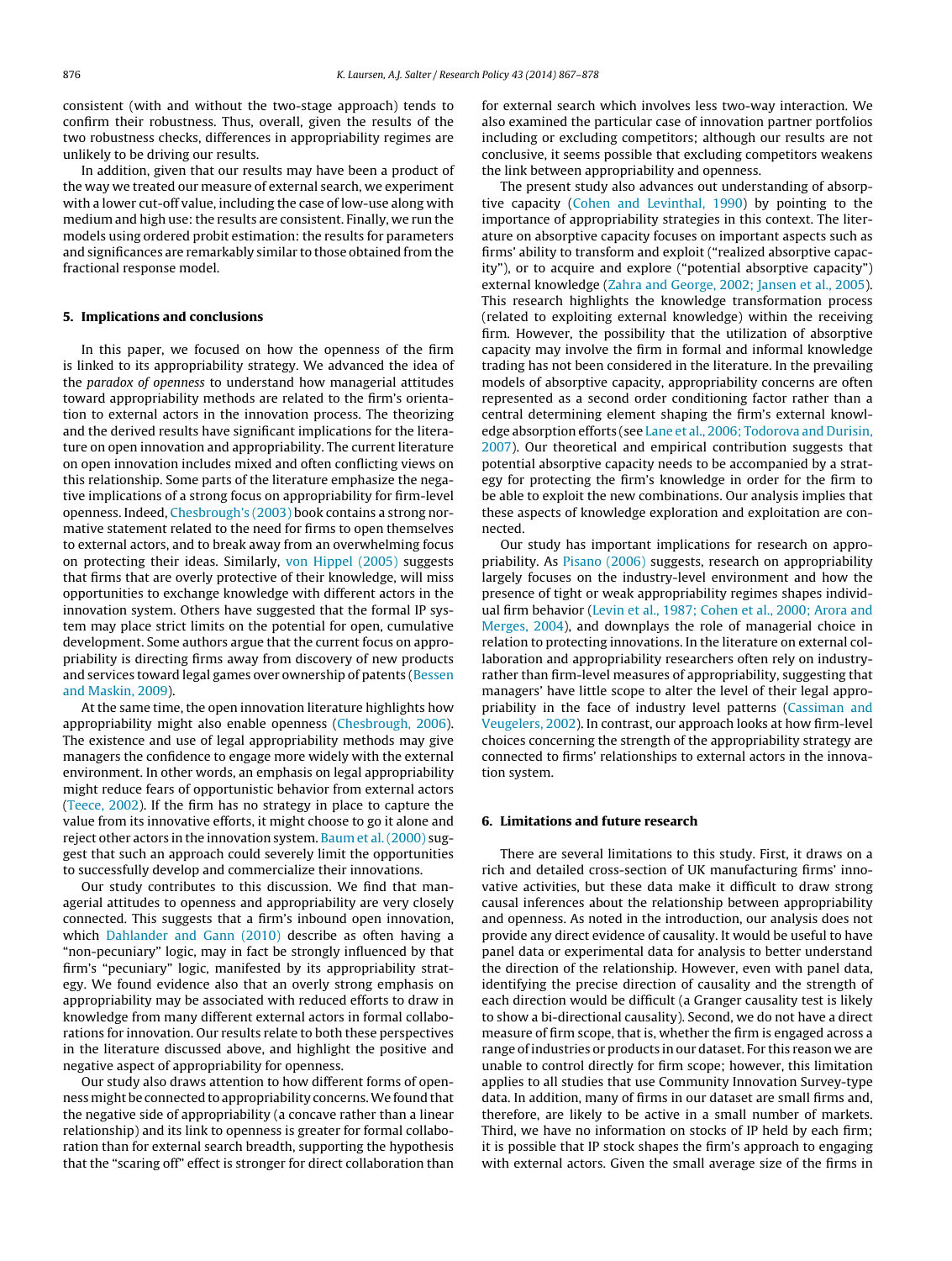<span id="page-10-0"></span>our sample and that we measure directly the importance that firms attached to these formal methods, we do not think that this limitation undermines our study. However, it would be useful to examine the relationships among appropriability strategy, openness, and stock of IP. Third, like Cohen et al. (2000), our approach is based on relatively simple addition of the importance that firms attach to different protection mechanisms. However, firms can choose among different combinations of protection mechanisms (Fischer and Henkel, 2013) and this choice might be related to its openness to external actors. Future research could explore the link between this choice among different protection mechanisms, and different types of openness.

The issue of how appropriability strategies enable and constrain managerial behavior in other parts of the organization appears also to be an interesting area for future research. In the paper, we have on two different forms of openness—external search and formal collaboration, but appropriability choices might also be related to other open innovation decisions, such as corporate venture capital investments by large firms, and interactions between new firms and incumbents. We need more knowledge about how choices about appropriability and openness shape the firm's performance, perhaps especially in the case of young, small firms. The insights from new research on these issues could give additional help to guide managers confronted by the paradox of openness.

# **Acknowledgements**

This article has greatly benefited from the guidance of the Editors, Ashish Arora and Henry Chesbrough, and two anonymous reviewers of this journal. The authors also gratefully acknowledge comments on earlier version of the paper from Gautam Ahuja, Paola Criscuolo, David Gann, Larissa Rabbiosi, Grazia Santangelo and the audiences at Academy of Management Conference, the Copenhagen Business School Workshop on Organizing the Search for Technological Innovation, the DRUID Summer Conference, and the UK-IRC Open Innovation Special Issue workshop held at Imperial College London. The usual caveats apply. Keld Laursen acknowledges the financial support from the Danish Council for Independent Research | Social Sciences [Grant 09-068739]. Ammon Salter acknowledges the support of the Engineering and Physical Sciences Research Council [GR/R95371/01] and the support of the UK Innovation Research Centre [RES/G028591/1], which is sponsored by the Economic and Social Research Council; the National Endowment for Science, Technology and the Arts; the Department for Business, Innovation and Skills; and the Technology Strategy Board.

# **References**

- Ahuja, G., 2000. [Collaboration](http://refhub.elsevier.com/S0048-7333(13)00183-2/sbref0005) [networks,](http://refhub.elsevier.com/S0048-7333(13)00183-2/sbref0005) [structural](http://refhub.elsevier.com/S0048-7333(13)00183-2/sbref0005) [holes](http://refhub.elsevier.com/S0048-7333(13)00183-2/sbref0005) [and](http://refhub.elsevier.com/S0048-7333(13)00183-2/sbref0005) [innovation:](http://refhub.elsevier.com/S0048-7333(13)00183-2/sbref0005) [a](http://refhub.elsevier.com/S0048-7333(13)00183-2/sbref0005) [longitu](http://refhub.elsevier.com/S0048-7333(13)00183-2/sbref0005)[dinal](http://refhub.elsevier.com/S0048-7333(13)00183-2/sbref0005) [study.](http://refhub.elsevier.com/S0048-7333(13)00183-2/sbref0005) [Administrative](http://refhub.elsevier.com/S0048-7333(13)00183-2/sbref0005) [Science](http://refhub.elsevier.com/S0048-7333(13)00183-2/sbref0005) [Quarterly](http://refhub.elsevier.com/S0048-7333(13)00183-2/sbref0005) [45,](http://refhub.elsevier.com/S0048-7333(13)00183-2/sbref0005) [425](http://refhub.elsevier.com/S0048-7333(13)00183-2/sbref0005)–[455.](http://refhub.elsevier.com/S0048-7333(13)00183-2/sbref0005)
- Alexy, O., Criscuolo, P., Salter, A., 2009. [Does](http://refhub.elsevier.com/S0048-7333(13)00183-2/sbref0010) [IP](http://refhub.elsevier.com/S0048-7333(13)00183-2/sbref0010) [strategy](http://refhub.elsevier.com/S0048-7333(13)00183-2/sbref0010) [have](http://refhub.elsevier.com/S0048-7333(13)00183-2/sbref0010) [to](http://refhub.elsevier.com/S0048-7333(13)00183-2/sbref0010) [cripple](http://refhub.elsevier.com/S0048-7333(13)00183-2/sbref0010) [open](http://refhub.elsevier.com/S0048-7333(13)00183-2/sbref0010) [inno](http://refhub.elsevier.com/S0048-7333(13)00183-2/sbref0010)[vation?](http://refhub.elsevier.com/S0048-7333(13)00183-2/sbref0010) [MIT](http://refhub.elsevier.com/S0048-7333(13)00183-2/sbref0010) [Sloan](http://refhub.elsevier.com/S0048-7333(13)00183-2/sbref0010) [Management](http://refhub.elsevier.com/S0048-7333(13)00183-2/sbref0010) [Review](http://refhub.elsevier.com/S0048-7333(13)00183-2/sbref0010) [51,](http://refhub.elsevier.com/S0048-7333(13)00183-2/sbref0010) [71](http://refhub.elsevier.com/S0048-7333(13)00183-2/sbref0010)–[77.](http://refhub.elsevier.com/S0048-7333(13)00183-2/sbref0010)
- Alexy, O., George, G., Salter, A., 2013. [Cui](http://refhub.elsevier.com/S0048-7333(13)00183-2/sbref0015) [bono?](http://refhub.elsevier.com/S0048-7333(13)00183-2/sbref0015) [The](http://refhub.elsevier.com/S0048-7333(13)00183-2/sbref0015) [selective](http://refhub.elsevier.com/S0048-7333(13)00183-2/sbref0015) [revealing](http://refhub.elsevier.com/S0048-7333(13)00183-2/sbref0015) [of](http://refhub.elsevier.com/S0048-7333(13)00183-2/sbref0015) [knowledge](http://refhub.elsevier.com/S0048-7333(13)00183-2/sbref0015) [and](http://refhub.elsevier.com/S0048-7333(13)00183-2/sbref0015) [its](http://refhub.elsevier.com/S0048-7333(13)00183-2/sbref0015) [implications](http://refhub.elsevier.com/S0048-7333(13)00183-2/sbref0015) [for](http://refhub.elsevier.com/S0048-7333(13)00183-2/sbref0015) [innovative](http://refhub.elsevier.com/S0048-7333(13)00183-2/sbref0015) [activity.](http://refhub.elsevier.com/S0048-7333(13)00183-2/sbref0015) [Academy](http://refhub.elsevier.com/S0048-7333(13)00183-2/sbref0015) [of](http://refhub.elsevier.com/S0048-7333(13)00183-2/sbref0015) [Management](http://refhub.elsevier.com/S0048-7333(13)00183-2/sbref0015) [Review](http://refhub.elsevier.com/S0048-7333(13)00183-2/sbref0015) [38,](http://refhub.elsevier.com/S0048-7333(13)00183-2/sbref0015) [270–291.](http://refhub.elsevier.com/S0048-7333(13)00183-2/sbref0015)
- Allen, T.J., 1977. [Managing](http://refhub.elsevier.com/S0048-7333(13)00183-2/sbref0020) [the](http://refhub.elsevier.com/S0048-7333(13)00183-2/sbref0020) [Flow](http://refhub.elsevier.com/S0048-7333(13)00183-2/sbref0020) [of](http://refhub.elsevier.com/S0048-7333(13)00183-2/sbref0020) [Technology.](http://refhub.elsevier.com/S0048-7333(13)00183-2/sbref0020) [MIT](http://refhub.elsevier.com/S0048-7333(13)00183-2/sbref0020) [Press,](http://refhub.elsevier.com/S0048-7333(13)00183-2/sbref0020) [Cambridge,](http://refhub.elsevier.com/S0048-7333(13)00183-2/sbref0020) [MA.](http://refhub.elsevier.com/S0048-7333(13)00183-2/sbref0020)
- Armstrong, J.S., Overton, T.S., 1977. [Estimating](http://refhub.elsevier.com/S0048-7333(13)00183-2/sbref0025) [non-response](http://refhub.elsevier.com/S0048-7333(13)00183-2/sbref0025) [bias](http://refhub.elsevier.com/S0048-7333(13)00183-2/sbref0025) [in](http://refhub.elsevier.com/S0048-7333(13)00183-2/sbref0025) [mail](http://refhub.elsevier.com/S0048-7333(13)00183-2/sbref0025) [surveys.](http://refhub.elsevier.com/S0048-7333(13)00183-2/sbref0025) [Journal](http://refhub.elsevier.com/S0048-7333(13)00183-2/sbref0025) [of](http://refhub.elsevier.com/S0048-7333(13)00183-2/sbref0025) [Marketing](http://refhub.elsevier.com/S0048-7333(13)00183-2/sbref0025) [Research](http://refhub.elsevier.com/S0048-7333(13)00183-2/sbref0025) [14,](http://refhub.elsevier.com/S0048-7333(13)00183-2/sbref0025) [396](http://refhub.elsevier.com/S0048-7333(13)00183-2/sbref0025)–[402.](http://refhub.elsevier.com/S0048-7333(13)00183-2/sbref0025)
- Arora, A., Ceccagnoli, M., 2006. [Profiting](http://refhub.elsevier.com/S0048-7333(13)00183-2/sbref0030) [from](http://refhub.elsevier.com/S0048-7333(13)00183-2/sbref0030) licensing: the [role](http://refhub.elsevier.com/S0048-7333(13)00183-2/sbref0030) [of](http://refhub.elsevier.com/S0048-7333(13)00183-2/sbref0030) [patent](http://refhub.elsevier.com/S0048-7333(13)00183-2/sbref0030) [protection](http://refhub.elsevier.com/S0048-7333(13)00183-2/sbref0030) [and](http://refhub.elsevier.com/S0048-7333(13)00183-2/sbref0030) [commercialization](http://refhub.elsevier.com/S0048-7333(13)00183-2/sbref0030) [capabilities.](http://refhub.elsevier.com/S0048-7333(13)00183-2/sbref0030) [Management](http://refhub.elsevier.com/S0048-7333(13)00183-2/sbref0030) [Science](http://refhub.elsevier.com/S0048-7333(13)00183-2/sbref0030) [52,](http://refhub.elsevier.com/S0048-7333(13)00183-2/sbref0030) [293](http://refhub.elsevier.com/S0048-7333(13)00183-2/sbref0030)–[308.](http://refhub.elsevier.com/S0048-7333(13)00183-2/sbref0030) Arora, A., Fosfuri, A., Gambardella, A., 2001. [Markets](http://refhub.elsevier.com/S0048-7333(13)00183-2/sbref0035) [for](http://refhub.elsevier.com/S0048-7333(13)00183-2/sbref0035) [Technology:](http://refhub.elsevier.com/S0048-7333(13)00183-2/sbref0035) [The](http://refhub.elsevier.com/S0048-7333(13)00183-2/sbref0035) [Economics](http://refhub.elsevier.com/S0048-7333(13)00183-2/sbref0035)
- [of](http://refhub.elsevier.com/S0048-7333(13)00183-2/sbref0035) [Innovation](http://refhub.elsevier.com/S0048-7333(13)00183-2/sbref0035) [and](http://refhub.elsevier.com/S0048-7333(13)00183-2/sbref0035) [Corporate](http://refhub.elsevier.com/S0048-7333(13)00183-2/sbref0035) [Strategy.](http://refhub.elsevier.com/S0048-7333(13)00183-2/sbref0035) [MIT](http://refhub.elsevier.com/S0048-7333(13)00183-2/sbref0035) [Press,](http://refhub.elsevier.com/S0048-7333(13)00183-2/sbref0035) [Cambridge,](http://refhub.elsevier.com/S0048-7333(13)00183-2/sbref0035) [MA.](http://refhub.elsevier.com/S0048-7333(13)00183-2/sbref0035) Arora, A., Gambardella, A., 2010. [Ideas](http://refhub.elsevier.com/S0048-7333(13)00183-2/sbref0040) [for](http://refhub.elsevier.com/S0048-7333(13)00183-2/sbref0040) [rent:](http://refhub.elsevier.com/S0048-7333(13)00183-2/sbref0040) [an](http://refhub.elsevier.com/S0048-7333(13)00183-2/sbref0040) [overview](http://refhub.elsevier.com/S0048-7333(13)00183-2/sbref0040) [of](http://refhub.elsevier.com/S0048-7333(13)00183-2/sbref0040) [markets](http://refhub.elsevier.com/S0048-7333(13)00183-2/sbref0040) [for](http://refhub.elsevier.com/S0048-7333(13)00183-2/sbref0040) [technol-](http://refhub.elsevier.com/S0048-7333(13)00183-2/sbref0040)
- [ogy.](http://refhub.elsevier.com/S0048-7333(13)00183-2/sbref0040) [Industrial](http://refhub.elsevier.com/S0048-7333(13)00183-2/sbref0040) [and](http://refhub.elsevier.com/S0048-7333(13)00183-2/sbref0040) [Corporate](http://refhub.elsevier.com/S0048-7333(13)00183-2/sbref0040) [Change](http://refhub.elsevier.com/S0048-7333(13)00183-2/sbref0040) [19,](http://refhub.elsevier.com/S0048-7333(13)00183-2/sbref0040) [775](http://refhub.elsevier.com/S0048-7333(13)00183-2/sbref0040)–[803.](http://refhub.elsevier.com/S0048-7333(13)00183-2/sbref0040)
- Arora, A., Merges, R.P., 2004. [Specialized](http://refhub.elsevier.com/S0048-7333(13)00183-2/sbref0045) [supply](http://refhub.elsevier.com/S0048-7333(13)00183-2/sbref0045) [firms,](http://refhub.elsevier.com/S0048-7333(13)00183-2/sbref0045) [property](http://refhub.elsevier.com/S0048-7333(13)00183-2/sbref0045) [rights](http://refhub.elsevier.com/S0048-7333(13)00183-2/sbref0045) [and](http://refhub.elsevier.com/S0048-7333(13)00183-2/sbref0045) [firm](http://refhub.elsevier.com/S0048-7333(13)00183-2/sbref0045) [boundaries.](http://refhub.elsevier.com/S0048-7333(13)00183-2/sbref0045) [Industrial](http://refhub.elsevier.com/S0048-7333(13)00183-2/sbref0045) [and](http://refhub.elsevier.com/S0048-7333(13)00183-2/sbref0045) [Corporate](http://refhub.elsevier.com/S0048-7333(13)00183-2/sbref0045) [Change](http://refhub.elsevier.com/S0048-7333(13)00183-2/sbref0045) [13,](http://refhub.elsevier.com/S0048-7333(13)00183-2/sbref0045) [451–475.](http://refhub.elsevier.com/S0048-7333(13)00183-2/sbref0045)
- Arrow, K.J., 1962. [Economic](http://refhub.elsevier.com/S0048-7333(13)00183-2/sbref0050) [welfare](http://refhub.elsevier.com/S0048-7333(13)00183-2/sbref0050) [and](http://refhub.elsevier.com/S0048-7333(13)00183-2/sbref0050) [the](http://refhub.elsevier.com/S0048-7333(13)00183-2/sbref0050) [allocation](http://refhub.elsevier.com/S0048-7333(13)00183-2/sbref0050) [of](http://refhub.elsevier.com/S0048-7333(13)00183-2/sbref0050) [resources](http://refhub.elsevier.com/S0048-7333(13)00183-2/sbref0050) [for](http://refhub.elsevier.com/S0048-7333(13)00183-2/sbref0050) [invention.](http://refhub.elsevier.com/S0048-7333(13)00183-2/sbref0050) [In:](http://refhub.elsevier.com/S0048-7333(13)00183-2/sbref0050) [Arrow,](http://refhub.elsevier.com/S0048-7333(13)00183-2/sbref0050) [K.J.](http://refhub.elsevier.com/S0048-7333(13)00183-2/sbref0050) [\(Ed.\),](http://refhub.elsevier.com/S0048-7333(13)00183-2/sbref0050) [The](http://refhub.elsevier.com/S0048-7333(13)00183-2/sbref0050) [rate](http://refhub.elsevier.com/S0048-7333(13)00183-2/sbref0050) [and](http://refhub.elsevier.com/S0048-7333(13)00183-2/sbref0050) [Direction](http://refhub.elsevier.com/S0048-7333(13)00183-2/sbref0050) [of](http://refhub.elsevier.com/S0048-7333(13)00183-2/sbref0050) [Inventive](http://refhub.elsevier.com/S0048-7333(13)00183-2/sbref0050) [Activity.](http://refhub.elsevier.com/S0048-7333(13)00183-2/sbref0050) [Princeton](http://refhub.elsevier.com/S0048-7333(13)00183-2/sbref0050) [Uni](http://refhub.elsevier.com/S0048-7333(13)00183-2/sbref0050)[versity](http://refhub.elsevier.com/S0048-7333(13)00183-2/sbref0050) [Press,](http://refhub.elsevier.com/S0048-7333(13)00183-2/sbref0050) [Princeton.](http://refhub.elsevier.com/S0048-7333(13)00183-2/sbref0050)
- Banbury, C.M., Mitchell, W., 1995. [The](http://refhub.elsevier.com/S0048-7333(13)00183-2/sbref0055) [effects](http://refhub.elsevier.com/S0048-7333(13)00183-2/sbref0055) [of](http://refhub.elsevier.com/S0048-7333(13)00183-2/sbref0055) [introducing](http://refhub.elsevier.com/S0048-7333(13)00183-2/sbref0055) [important](http://refhub.elsevier.com/S0048-7333(13)00183-2/sbref0055) [incremen](http://refhub.elsevier.com/S0048-7333(13)00183-2/sbref0055)[tal](http://refhub.elsevier.com/S0048-7333(13)00183-2/sbref0055) [innovation](http://refhub.elsevier.com/S0048-7333(13)00183-2/sbref0055) [on](http://refhub.elsevier.com/S0048-7333(13)00183-2/sbref0055) [market](http://refhub.elsevier.com/S0048-7333(13)00183-2/sbref0055) [share](http://refhub.elsevier.com/S0048-7333(13)00183-2/sbref0055) [and](http://refhub.elsevier.com/S0048-7333(13)00183-2/sbref0055) [business](http://refhub.elsevier.com/S0048-7333(13)00183-2/sbref0055) [survival.](http://refhub.elsevier.com/S0048-7333(13)00183-2/sbref0055) [Strategic](http://refhub.elsevier.com/S0048-7333(13)00183-2/sbref0055) [Management](http://refhub.elsevier.com/S0048-7333(13)00183-2/sbref0055) [Journal](http://refhub.elsevier.com/S0048-7333(13)00183-2/sbref0055) [16,](http://refhub.elsevier.com/S0048-7333(13)00183-2/sbref0055) [161](http://refhub.elsevier.com/S0048-7333(13)00183-2/sbref0055)–[182.](http://refhub.elsevier.com/S0048-7333(13)00183-2/sbref0055)
- Baum, J., Calabrese, T., Silverman, B.S., 2000. [Don't](http://refhub.elsevier.com/S0048-7333(13)00183-2/sbref0060) [go](http://refhub.elsevier.com/S0048-7333(13)00183-2/sbref0060) [it](http://refhub.elsevier.com/S0048-7333(13)00183-2/sbref0060) [alone:](http://refhub.elsevier.com/S0048-7333(13)00183-2/sbref0060) [alliance](http://refhub.elsevier.com/S0048-7333(13)00183-2/sbref0060) [networks](http://refhub.elsevier.com/S0048-7333(13)00183-2/sbref0060) [and](http://refhub.elsevier.com/S0048-7333(13)00183-2/sbref0060) [startups'](http://refhub.elsevier.com/S0048-7333(13)00183-2/sbref0060) [performance](http://refhub.elsevier.com/S0048-7333(13)00183-2/sbref0060) [in](http://refhub.elsevier.com/S0048-7333(13)00183-2/sbref0060) [Canadian](http://refhub.elsevier.com/S0048-7333(13)00183-2/sbref0060) [biotechnology.](http://refhub.elsevier.com/S0048-7333(13)00183-2/sbref0060) [Strategic](http://refhub.elsevier.com/S0048-7333(13)00183-2/sbref0060) [Management](http://refhub.elsevier.com/S0048-7333(13)00183-2/sbref0060) [Journal](http://refhub.elsevier.com/S0048-7333(13)00183-2/sbref0060) [21,](http://refhub.elsevier.com/S0048-7333(13)00183-2/sbref0060) [267–294.](http://refhub.elsevier.com/S0048-7333(13)00183-2/sbref0060)
- Belderbos, R., Carree, M., Lokshin, B., 2004. [Cooperative](http://refhub.elsevier.com/S0048-7333(13)00183-2/sbref0065) [R&D](http://refhub.elsevier.com/S0048-7333(13)00183-2/sbref0065) [and](http://refhub.elsevier.com/S0048-7333(13)00183-2/sbref0065) [firm](http://refhub.elsevier.com/S0048-7333(13)00183-2/sbref0065) [performance.](http://refhub.elsevier.com/S0048-7333(13)00183-2/sbref0065) [Research](http://refhub.elsevier.com/S0048-7333(13)00183-2/sbref0065) [Policy](http://refhub.elsevier.com/S0048-7333(13)00183-2/sbref0065) [33,](http://refhub.elsevier.com/S0048-7333(13)00183-2/sbref0065) [1477](http://refhub.elsevier.com/S0048-7333(13)00183-2/sbref0065)–[1492.](http://refhub.elsevier.com/S0048-7333(13)00183-2/sbref0065)
- Bessen, J., Maskin, E., 2009. [Sequential](http://refhub.elsevier.com/S0048-7333(13)00183-2/sbref0070) [innovation,](http://refhub.elsevier.com/S0048-7333(13)00183-2/sbref0070) [patents,](http://refhub.elsevier.com/S0048-7333(13)00183-2/sbref0070) [and](http://refhub.elsevier.com/S0048-7333(13)00183-2/sbref0070) [imitation.](http://refhub.elsevier.com/S0048-7333(13)00183-2/sbref0070) [RAND](http://refhub.elsevier.com/S0048-7333(13)00183-2/sbref0070) [Journal](http://refhub.elsevier.com/S0048-7333(13)00183-2/sbref0070) [of](http://refhub.elsevier.com/S0048-7333(13)00183-2/sbref0070) [Economics](http://refhub.elsevier.com/S0048-7333(13)00183-2/sbref0070) [40,](http://refhub.elsevier.com/S0048-7333(13)00183-2/sbref0070) [611–635.](http://refhub.elsevier.com/S0048-7333(13)00183-2/sbref0070)
- Bhattacharya, S., Ritter, J.R., 1983. [Innovation](http://refhub.elsevier.com/S0048-7333(13)00183-2/sbref0075) [and](http://refhub.elsevier.com/S0048-7333(13)00183-2/sbref0075) [communication:](http://refhub.elsevier.com/S0048-7333(13)00183-2/sbref0075) [signalling](http://refhub.elsevier.com/S0048-7333(13)00183-2/sbref0075) [with](http://refhub.elsevier.com/S0048-7333(13)00183-2/sbref0075) [partial](http://refhub.elsevier.com/S0048-7333(13)00183-2/sbref0075) [disclosure.](http://refhub.elsevier.com/S0048-7333(13)00183-2/sbref0075) [Review](http://refhub.elsevier.com/S0048-7333(13)00183-2/sbref0075) [of](http://refhub.elsevier.com/S0048-7333(13)00183-2/sbref0075) [Economic](http://refhub.elsevier.com/S0048-7333(13)00183-2/sbref0075) [Studies](http://refhub.elsevier.com/S0048-7333(13)00183-2/sbref0075) [50,](http://refhub.elsevier.com/S0048-7333(13)00183-2/sbref0075) [331–346.](http://refhub.elsevier.com/S0048-7333(13)00183-2/sbref0075)
- Blundell, R., Griffiths, R., Reenen, J.V., 1999. [Market](http://refhub.elsevier.com/S0048-7333(13)00183-2/sbref0080) [share,](http://refhub.elsevier.com/S0048-7333(13)00183-2/sbref0080) [market](http://refhub.elsevier.com/S0048-7333(13)00183-2/sbref0080) [value](http://refhub.elsevier.com/S0048-7333(13)00183-2/sbref0080) [and](http://refhub.elsevier.com/S0048-7333(13)00183-2/sbref0080) [innova](http://refhub.elsevier.com/S0048-7333(13)00183-2/sbref0080)[tion](http://refhub.elsevier.com/S0048-7333(13)00183-2/sbref0080) [in](http://refhub.elsevier.com/S0048-7333(13)00183-2/sbref0080) [a](http://refhub.elsevier.com/S0048-7333(13)00183-2/sbref0080) [panel](http://refhub.elsevier.com/S0048-7333(13)00183-2/sbref0080) [of](http://refhub.elsevier.com/S0048-7333(13)00183-2/sbref0080) [British](http://refhub.elsevier.com/S0048-7333(13)00183-2/sbref0080) [manufacturing](http://refhub.elsevier.com/S0048-7333(13)00183-2/sbref0080) [firms.](http://refhub.elsevier.com/S0048-7333(13)00183-2/sbref0080) [Review](http://refhub.elsevier.com/S0048-7333(13)00183-2/sbref0080) [of](http://refhub.elsevier.com/S0048-7333(13)00183-2/sbref0080) [Economic](http://refhub.elsevier.com/S0048-7333(13)00183-2/sbref0080) [Studies](http://refhub.elsevier.com/S0048-7333(13)00183-2/sbref0080) [66,](http://refhub.elsevier.com/S0048-7333(13)00183-2/sbref0080) [529–554.](http://refhub.elsevier.com/S0048-7333(13)00183-2/sbref0080)
- Brambor, T., Clark, W.R., Golder, M., 2006. [Understanding](http://refhub.elsevier.com/S0048-7333(13)00183-2/sbref0085) [interaction](http://refhub.elsevier.com/S0048-7333(13)00183-2/sbref0085) [models:](http://refhub.elsevier.com/S0048-7333(13)00183-2/sbref0085) [improving](http://refhub.elsevier.com/S0048-7333(13)00183-2/sbref0085) [empirical](http://refhub.elsevier.com/S0048-7333(13)00183-2/sbref0085) [analyses.](http://refhub.elsevier.com/S0048-7333(13)00183-2/sbref0085) [Political](http://refhub.elsevier.com/S0048-7333(13)00183-2/sbref0085) [Analysis](http://refhub.elsevier.com/S0048-7333(13)00183-2/sbref0085) [14,](http://refhub.elsevier.com/S0048-7333(13)00183-2/sbref0085) [63–82.](http://refhub.elsevier.com/S0048-7333(13)00183-2/sbref0085)
- Bullock, A., Cosh, A., Hughes, A., 2004. [CIS4](http://refhub.elsevier.com/S0048-7333(13)00183-2/sbref0090) [Pilot](http://refhub.elsevier.com/S0048-7333(13)00183-2/sbref0090) [Survey.](http://refhub.elsevier.com/S0048-7333(13)00183-2/sbref0090) [Department](http://refhub.elsevier.com/S0048-7333(13)00183-2/sbref0090) [of](http://refhub.elsevier.com/S0048-7333(13)00183-2/sbref0090) [Trade](http://refhub.elsevier.com/S0048-7333(13)00183-2/sbref0090) [and](http://refhub.elsevier.com/S0048-7333(13)00183-2/sbref0090) [Industry,](http://refhub.elsevier.com/S0048-7333(13)00183-2/sbref0090) [London.](http://refhub.elsevier.com/S0048-7333(13)00183-2/sbref0090)
- Cassiman,B., Golovko, E., 2011.[Innovationand](http://refhub.elsevier.com/S0048-7333(13)00183-2/sbref0095) [internationalizationthroughexports.](http://refhub.elsevier.com/S0048-7333(13)00183-2/sbref0095) [Journal](http://refhub.elsevier.com/S0048-7333(13)00183-2/sbref0095) [of](http://refhub.elsevier.com/S0048-7333(13)00183-2/sbref0095) [International](http://refhub.elsevier.com/S0048-7333(13)00183-2/sbref0095) [Business](http://refhub.elsevier.com/S0048-7333(13)00183-2/sbref0095) [Studies](http://refhub.elsevier.com/S0048-7333(13)00183-2/sbref0095) [42,](http://refhub.elsevier.com/S0048-7333(13)00183-2/sbref0095) [56–75.](http://refhub.elsevier.com/S0048-7333(13)00183-2/sbref0095)
- Cassiman, B., Veugelers, R., 2002. [Spillovers](http://refhub.elsevier.com/S0048-7333(13)00183-2/sbref0100) [and](http://refhub.elsevier.com/S0048-7333(13)00183-2/sbref0100) [R&D](http://refhub.elsevier.com/S0048-7333(13)00183-2/sbref0100) [cooperation:](http://refhub.elsevier.com/S0048-7333(13)00183-2/sbref0100) [some](http://refhub.elsevier.com/S0048-7333(13)00183-2/sbref0100) [empirical](http://refhub.elsevier.com/S0048-7333(13)00183-2/sbref0100) [evidence.](http://refhub.elsevier.com/S0048-7333(13)00183-2/sbref0100) [American](http://refhub.elsevier.com/S0048-7333(13)00183-2/sbref0100) [Economic](http://refhub.elsevier.com/S0048-7333(13)00183-2/sbref0100) [Review](http://refhub.elsevier.com/S0048-7333(13)00183-2/sbref0100) [92,](http://refhub.elsevier.com/S0048-7333(13)00183-2/sbref0100) [1169–1184.](http://refhub.elsevier.com/S0048-7333(13)00183-2/sbref0100)
- Cassiman, B., Veugelers, R., 2006. [In](http://refhub.elsevier.com/S0048-7333(13)00183-2/sbref0105) [search](http://refhub.elsevier.com/S0048-7333(13)00183-2/sbref0105) [of](http://refhub.elsevier.com/S0048-7333(13)00183-2/sbref0105) [complementarity](http://refhub.elsevier.com/S0048-7333(13)00183-2/sbref0105) [in](http://refhub.elsevier.com/S0048-7333(13)00183-2/sbref0105) [innovation](http://refhub.elsevier.com/S0048-7333(13)00183-2/sbref0105) [strat](http://refhub.elsevier.com/S0048-7333(13)00183-2/sbref0105)[egy:](http://refhub.elsevier.com/S0048-7333(13)00183-2/sbref0105) [internal](http://refhub.elsevier.com/S0048-7333(13)00183-2/sbref0105) [R&D](http://refhub.elsevier.com/S0048-7333(13)00183-2/sbref0105) [and](http://refhub.elsevier.com/S0048-7333(13)00183-2/sbref0105) [external](http://refhub.elsevier.com/S0048-7333(13)00183-2/sbref0105) [knowledge](http://refhub.elsevier.com/S0048-7333(13)00183-2/sbref0105) [acquisition.](http://refhub.elsevier.com/S0048-7333(13)00183-2/sbref0105) [Management](http://refhub.elsevier.com/S0048-7333(13)00183-2/sbref0105) [Science](http://refhub.elsevier.com/S0048-7333(13)00183-2/sbref0105) [52,](http://refhub.elsevier.com/S0048-7333(13)00183-2/sbref0105) [68](http://refhub.elsevier.com/S0048-7333(13)00183-2/sbref0105)–[82.](http://refhub.elsevier.com/S0048-7333(13)00183-2/sbref0105)
- Ceccagnoli, M., 2009. [Appropriability,](http://refhub.elsevier.com/S0048-7333(13)00183-2/sbref0110) [preemption,](http://refhub.elsevier.com/S0048-7333(13)00183-2/sbref0110) [and](http://refhub.elsevier.com/S0048-7333(13)00183-2/sbref0110) [firm](http://refhub.elsevier.com/S0048-7333(13)00183-2/sbref0110) [performance.](http://refhub.elsevier.com/S0048-7333(13)00183-2/sbref0110) [Strategic](http://refhub.elsevier.com/S0048-7333(13)00183-2/sbref0110) [Management](http://refhub.elsevier.com/S0048-7333(13)00183-2/sbref0110) [Journal](http://refhub.elsevier.com/S0048-7333(13)00183-2/sbref0110) [30,](http://refhub.elsevier.com/S0048-7333(13)00183-2/sbref0110) [81–98.](http://refhub.elsevier.com/S0048-7333(13)00183-2/sbref0110)
- Cefis, E., Marsili, O., 2005. [A](http://refhub.elsevier.com/S0048-7333(13)00183-2/sbref0115) [matter](http://refhub.elsevier.com/S0048-7333(13)00183-2/sbref0115) [of](http://refhub.elsevier.com/S0048-7333(13)00183-2/sbref0115) [life](http://refhub.elsevier.com/S0048-7333(13)00183-2/sbref0115) [and](http://refhub.elsevier.com/S0048-7333(13)00183-2/sbref0115) [death:](http://refhub.elsevier.com/S0048-7333(13)00183-2/sbref0115) [innovation](http://refhub.elsevier.com/S0048-7333(13)00183-2/sbref0115) [and](http://refhub.elsevier.com/S0048-7333(13)00183-2/sbref0115) [firm](http://refhub.elsevier.com/S0048-7333(13)00183-2/sbref0115) [survival.](http://refhub.elsevier.com/S0048-7333(13)00183-2/sbref0115) [Industrial](http://refhub.elsevier.com/S0048-7333(13)00183-2/sbref0115) [and](http://refhub.elsevier.com/S0048-7333(13)00183-2/sbref0115) [Corporate](http://refhub.elsevier.com/S0048-7333(13)00183-2/sbref0115) [Change](http://refhub.elsevier.com/S0048-7333(13)00183-2/sbref0115) [14,](http://refhub.elsevier.com/S0048-7333(13)00183-2/sbref0115) [1167](http://refhub.elsevier.com/S0048-7333(13)00183-2/sbref0115)–[1192.](http://refhub.elsevier.com/S0048-7333(13)00183-2/sbref0115)
- Chen, W.R., 2008. [Determinants](http://refhub.elsevier.com/S0048-7333(13)00183-2/sbref0120) [of](http://refhub.elsevier.com/S0048-7333(13)00183-2/sbref0120) [firms'](http://refhub.elsevier.com/S0048-7333(13)00183-2/sbref0120) [backward-](http://refhub.elsevier.com/S0048-7333(13)00183-2/sbref0120) [and](http://refhub.elsevier.com/S0048-7333(13)00183-2/sbref0120) [forward-looking](http://refhub.elsevier.com/S0048-7333(13)00183-2/sbref0120) [R&D](http://refhub.elsevier.com/S0048-7333(13)00183-2/sbref0120) [search](http://refhub.elsevier.com/S0048-7333(13)00183-2/sbref0120) [behavior.](http://refhub.elsevier.com/S0048-7333(13)00183-2/sbref0120) [Organization](http://refhub.elsevier.com/S0048-7333(13)00183-2/sbref0120) [Science](http://refhub.elsevier.com/S0048-7333(13)00183-2/sbref0120) [19,](http://refhub.elsevier.com/S0048-7333(13)00183-2/sbref0120) [609](http://refhub.elsevier.com/S0048-7333(13)00183-2/sbref0120)–[622.](http://refhub.elsevier.com/S0048-7333(13)00183-2/sbref0120)
- Chesbrough, H., 2003. [Open](http://refhub.elsevier.com/S0048-7333(13)00183-2/sbref0125) [Innovation.](http://refhub.elsevier.com/S0048-7333(13)00183-2/sbref0125) [Harvard](http://refhub.elsevier.com/S0048-7333(13)00183-2/sbref0125) [University](http://refhub.elsevier.com/S0048-7333(13)00183-2/sbref0125) [Press,](http://refhub.elsevier.com/S0048-7333(13)00183-2/sbref0125) [Cambridge,](http://refhub.elsevier.com/S0048-7333(13)00183-2/sbref0125) [MA.](http://refhub.elsevier.com/S0048-7333(13)00183-2/sbref0125)
- Chesbrough, H., 2006. [Open](http://refhub.elsevier.com/S0048-7333(13)00183-2/sbref0130) [Business](http://refhub.elsevier.com/S0048-7333(13)00183-2/sbref0130) [Models:](http://refhub.elsevier.com/S0048-7333(13)00183-2/sbref0130) [How](http://refhub.elsevier.com/S0048-7333(13)00183-2/sbref0130) [to](http://refhub.elsevier.com/S0048-7333(13)00183-2/sbref0130) [Thrive](http://refhub.elsevier.com/S0048-7333(13)00183-2/sbref0130) [in](http://refhub.elsevier.com/S0048-7333(13)00183-2/sbref0130) [the](http://refhub.elsevier.com/S0048-7333(13)00183-2/sbref0130) [New](http://refhub.elsevier.com/S0048-7333(13)00183-2/sbref0130) [Innovation](http://refhub.elsevier.com/S0048-7333(13)00183-2/sbref0130) [Landscape.](http://refhub.elsevier.com/S0048-7333(13)00183-2/sbref0130) [Harvard](http://refhub.elsevier.com/S0048-7333(13)00183-2/sbref0130) [Business](http://refhub.elsevier.com/S0048-7333(13)00183-2/sbref0130) [School](http://refhub.elsevier.com/S0048-7333(13)00183-2/sbref0130) [Press,](http://refhub.elsevier.com/S0048-7333(13)00183-2/sbref0130) [Boston.](http://refhub.elsevier.com/S0048-7333(13)00183-2/sbref0130)
- Chesbrough, H., Vanhaverbeke, W., West, J.(Eds.), 2006. [Open](http://refhub.elsevier.com/S0048-7333(13)00183-2/sbref0135) [Innovation:](http://refhub.elsevier.com/S0048-7333(13)00183-2/sbref0135) [Research](http://refhub.elsevier.com/S0048-7333(13)00183-2/sbref0135)[ing](http://refhub.elsevier.com/S0048-7333(13)00183-2/sbref0135) [a](http://refhub.elsevier.com/S0048-7333(13)00183-2/sbref0135) [New](http://refhub.elsevier.com/S0048-7333(13)00183-2/sbref0135) [Paradigm.](http://refhub.elsevier.com/S0048-7333(13)00183-2/sbref0135) [Oxford](http://refhub.elsevier.com/S0048-7333(13)00183-2/sbref0135) [University](http://refhub.elsevier.com/S0048-7333(13)00183-2/sbref0135) [Press,](http://refhub.elsevier.com/S0048-7333(13)00183-2/sbref0135) [Oxford.](http://refhub.elsevier.com/S0048-7333(13)00183-2/sbref0135)
- Cohen, W.M., Levinthal, D.A., 1990. [Absorptive](http://refhub.elsevier.com/S0048-7333(13)00183-2/sbref0140) [capacity:](http://refhub.elsevier.com/S0048-7333(13)00183-2/sbref0140) [a](http://refhub.elsevier.com/S0048-7333(13)00183-2/sbref0140) [new](http://refhub.elsevier.com/S0048-7333(13)00183-2/sbref0140) [perspective](http://refhub.elsevier.com/S0048-7333(13)00183-2/sbref0140) [of](http://refhub.elsevier.com/S0048-7333(13)00183-2/sbref0140) [learn](http://refhub.elsevier.com/S0048-7333(13)00183-2/sbref0140)[ing](http://refhub.elsevier.com/S0048-7333(13)00183-2/sbref0140) [and](http://refhub.elsevier.com/S0048-7333(13)00183-2/sbref0140) [innovation.](http://refhub.elsevier.com/S0048-7333(13)00183-2/sbref0140) [Administrative](http://refhub.elsevier.com/S0048-7333(13)00183-2/sbref0140) [Science](http://refhub.elsevier.com/S0048-7333(13)00183-2/sbref0140) [Quarterly](http://refhub.elsevier.com/S0048-7333(13)00183-2/sbref0140) [35,](http://refhub.elsevier.com/S0048-7333(13)00183-2/sbref0140) [128](http://refhub.elsevier.com/S0048-7333(13)00183-2/sbref0140)–[152.](http://refhub.elsevier.com/S0048-7333(13)00183-2/sbref0140)
- Cohen, W.M., Nelson, R.R., Walsh, J., 2000. [Protecting](http://refhub.elsevier.com/S0048-7333(13)00183-2/sbref0145) [their](http://refhub.elsevier.com/S0048-7333(13)00183-2/sbref0145) Intellectual Assets: Appro[priability](http://refhub.elsevier.com/S0048-7333(13)00183-2/sbref0145) [Conditions](http://refhub.elsevier.com/S0048-7333(13)00183-2/sbref0145) [and](http://refhub.elsevier.com/S0048-7333(13)00183-2/sbref0145) [Why](http://refhub.elsevier.com/S0048-7333(13)00183-2/sbref0145) [U.S.](http://refhub.elsevier.com/S0048-7333(13)00183-2/sbref0145) [Manufacturing](http://refhub.elsevier.com/S0048-7333(13)00183-2/sbref0145) [Firms](http://refhub.elsevier.com/S0048-7333(13)00183-2/sbref0145) [Patent](http://refhub.elsevier.com/S0048-7333(13)00183-2/sbref0145) [\(or](http://refhub.elsevier.com/S0048-7333(13)00183-2/sbref0145) [not\).](http://refhub.elsevier.com/S0048-7333(13)00183-2/sbref0145) [NBER](http://refhub.elsevier.com/S0048-7333(13)00183-2/sbref0145) [Working](http://refhub.elsevier.com/S0048-7333(13)00183-2/sbref0145) [Paper](http://refhub.elsevier.com/S0048-7333(13)00183-2/sbref0145) [Series](http://refhub.elsevier.com/S0048-7333(13)00183-2/sbref0145) [7552,](http://refhub.elsevier.com/S0048-7333(13)00183-2/sbref0145) [Massachusetts.](http://refhub.elsevier.com/S0048-7333(13)00183-2/sbref0145)
- Connelly, B.L., Certo, S.T., Ireland, R.D., Reutzel, C.R., 2011. [Signaling](http://refhub.elsevier.com/S0048-7333(13)00183-2/sbref0150) [theory:](http://refhub.elsevier.com/S0048-7333(13)00183-2/sbref0150) [a](http://refhub.elsevier.com/S0048-7333(13)00183-2/sbref0150) [review](http://refhub.elsevier.com/S0048-7333(13)00183-2/sbref0150) [and](http://refhub.elsevier.com/S0048-7333(13)00183-2/sbref0150) [assessment.](http://refhub.elsevier.com/S0048-7333(13)00183-2/sbref0150) [Journal](http://refhub.elsevier.com/S0048-7333(13)00183-2/sbref0150) [of](http://refhub.elsevier.com/S0048-7333(13)00183-2/sbref0150) [Management](http://refhub.elsevier.com/S0048-7333(13)00183-2/sbref0150) [37,](http://refhub.elsevier.com/S0048-7333(13)00183-2/sbref0150) [39–67.](http://refhub.elsevier.com/S0048-7333(13)00183-2/sbref0150)
- Coombs, R., Harvey, M., Tether, B.S., 2003. [Analysing](http://refhub.elsevier.com/S0048-7333(13)00183-2/sbref0155) [distributed](http://refhub.elsevier.com/S0048-7333(13)00183-2/sbref0155) [processes](http://refhub.elsevier.com/S0048-7333(13)00183-2/sbref0155) [of](http://refhub.elsevier.com/S0048-7333(13)00183-2/sbref0155) [provi](http://refhub.elsevier.com/S0048-7333(13)00183-2/sbref0155)[sion](http://refhub.elsevier.com/S0048-7333(13)00183-2/sbref0155) [and](http://refhub.elsevier.com/S0048-7333(13)00183-2/sbref0155) [innovation.](http://refhub.elsevier.com/S0048-7333(13)00183-2/sbref0155) [Industrial](http://refhub.elsevier.com/S0048-7333(13)00183-2/sbref0155) [and](http://refhub.elsevier.com/S0048-7333(13)00183-2/sbref0155) [Corporate](http://refhub.elsevier.com/S0048-7333(13)00183-2/sbref0155) [Change](http://refhub.elsevier.com/S0048-7333(13)00183-2/sbref0155) [12,](http://refhub.elsevier.com/S0048-7333(13)00183-2/sbref0155) [1125–1155.](http://refhub.elsevier.com/S0048-7333(13)00183-2/sbref0155)
- Czarnitzki, D., Kraft, K., 2004. [Innovation](http://refhub.elsevier.com/S0048-7333(13)00183-2/sbref0160) [indicators](http://refhub.elsevier.com/S0048-7333(13)00183-2/sbref0160) [and](http://refhub.elsevier.com/S0048-7333(13)00183-2/sbref0160) [corporate](http://refhub.elsevier.com/S0048-7333(13)00183-2/sbref0160) [credit](http://refhub.elsevier.com/S0048-7333(13)00183-2/sbref0160) [ratings:](http://refhub.elsevier.com/S0048-7333(13)00183-2/sbref0160) [evidence](http://refhub.elsevier.com/S0048-7333(13)00183-2/sbref0160) [from](http://refhub.elsevier.com/S0048-7333(13)00183-2/sbref0160) [German](http://refhub.elsevier.com/S0048-7333(13)00183-2/sbref0160) [firms.](http://refhub.elsevier.com/S0048-7333(13)00183-2/sbref0160) [Economics](http://refhub.elsevier.com/S0048-7333(13)00183-2/sbref0160) [Letters](http://refhub.elsevier.com/S0048-7333(13)00183-2/sbref0160) [82,](http://refhub.elsevier.com/S0048-7333(13)00183-2/sbref0160) [377–384.](http://refhub.elsevier.com/S0048-7333(13)00183-2/sbref0160)
- Dahlander, L., Gann, D., 2010. [How](http://refhub.elsevier.com/S0048-7333(13)00183-2/sbref0165) [open](http://refhub.elsevier.com/S0048-7333(13)00183-2/sbref0165) [is](http://refhub.elsevier.com/S0048-7333(13)00183-2/sbref0165) [innovation?](http://refhub.elsevier.com/S0048-7333(13)00183-2/sbref0165) [Research](http://refhub.elsevier.com/S0048-7333(13)00183-2/sbref0165) [Policy](http://refhub.elsevier.com/S0048-7333(13)00183-2/sbref0165) [39,](http://refhub.elsevier.com/S0048-7333(13)00183-2/sbref0165) [699–709.](http://refhub.elsevier.com/S0048-7333(13)00183-2/sbref0165) Davis, J.L., Harrison, S.S., 2001. [Edison](http://refhub.elsevier.com/S0048-7333(13)00183-2/sbref0170) [in](http://refhub.elsevier.com/S0048-7333(13)00183-2/sbref0170) [the](http://refhub.elsevier.com/S0048-7333(13)00183-2/sbref0170) [Boardroom:](http://refhub.elsevier.com/S0048-7333(13)00183-2/sbref0170) [How](http://refhub.elsevier.com/S0048-7333(13)00183-2/sbref0170) [Leading](http://refhub.elsevier.com/S0048-7333(13)00183-2/sbref0170) [Companies](http://refhub.elsevier.com/S0048-7333(13)00183-2/sbref0170)
- [Realize](http://refhub.elsevier.com/S0048-7333(13)00183-2/sbref0170) [Value](http://refhub.elsevier.com/S0048-7333(13)00183-2/sbref0170) [from](http://refhub.elsevier.com/S0048-7333(13)00183-2/sbref0170) [their](http://refhub.elsevier.com/S0048-7333(13)00183-2/sbref0170) [Intellectual](http://refhub.elsevier.com/S0048-7333(13)00183-2/sbref0170) [Assets.](http://refhub.elsevier.com/S0048-7333(13)00183-2/sbref0170) [John](http://refhub.elsevier.com/S0048-7333(13)00183-2/sbref0170) [Wiley](http://refhub.elsevier.com/S0048-7333(13)00183-2/sbref0170) [&](http://refhub.elsevier.com/S0048-7333(13)00183-2/sbref0170) [Sons,](http://refhub.elsevier.com/S0048-7333(13)00183-2/sbref0170) [Inc.,](http://refhub.elsevier.com/S0048-7333(13)00183-2/sbref0170) [New](http://refhub.elsevier.com/S0048-7333(13)00183-2/sbref0170) [York.](http://refhub.elsevier.com/S0048-7333(13)00183-2/sbref0170) DTI, 2005. Sample Design in the UK CIS4. Department of Trade and Industry, London,
- <http://www.dti.gov.uk/files/file11773.doc> (April 2007). Dyer, J.H., Singh, H., 1998. [The](http://refhub.elsevier.com/S0048-7333(13)00183-2/sbref0180) [relational](http://refhub.elsevier.com/S0048-7333(13)00183-2/sbref0180) [view:](http://refhub.elsevier.com/S0048-7333(13)00183-2/sbref0180) [cooperative](http://refhub.elsevier.com/S0048-7333(13)00183-2/sbref0180) [strategy](http://refhub.elsevier.com/S0048-7333(13)00183-2/sbref0180) [and](http://refhub.elsevier.com/S0048-7333(13)00183-2/sbref0180) [sources](http://refhub.elsevier.com/S0048-7333(13)00183-2/sbref0180) [of](http://refhub.elsevier.com/S0048-7333(13)00183-2/sbref0180) [interorganizational](http://refhub.elsevier.com/S0048-7333(13)00183-2/sbref0180) [competitive](http://refhub.elsevier.com/S0048-7333(13)00183-2/sbref0180) [advantage.](http://refhub.elsevier.com/S0048-7333(13)00183-2/sbref0180) [Academy](http://refhub.elsevier.com/S0048-7333(13)00183-2/sbref0180) [of](http://refhub.elsevier.com/S0048-7333(13)00183-2/sbref0180) [Management](http://refhub.elsevier.com/S0048-7333(13)00183-2/sbref0180) [Review](http://refhub.elsevier.com/S0048-7333(13)00183-2/sbref0180) [23,](http://refhub.elsevier.com/S0048-7333(13)00183-2/sbref0180) [660–679.](http://refhub.elsevier.com/S0048-7333(13)00183-2/sbref0180)
- Fischer, T., Henkel, J., 2013. [Complements](http://refhub.elsevier.com/S0048-7333(13)00183-2/sbref0185) [and](http://refhub.elsevier.com/S0048-7333(13)00183-2/sbref0185) [substitutes](http://refhub.elsevier.com/S0048-7333(13)00183-2/sbref0185) [in](http://refhub.elsevier.com/S0048-7333(13)00183-2/sbref0185) [profiting](http://refhub.elsevier.com/S0048-7333(13)00183-2/sbref0185) [from](http://refhub.elsevier.com/S0048-7333(13)00183-2/sbref0185) [innovation—a](http://refhub.elsevier.com/S0048-7333(13)00183-2/sbref0185) [choice](http://refhub.elsevier.com/S0048-7333(13)00183-2/sbref0185) [experimental](http://refhub.elsevier.com/S0048-7333(13)00183-2/sbref0185) [approach.](http://refhub.elsevier.com/S0048-7333(13)00183-2/sbref0185) [Research](http://refhub.elsevier.com/S0048-7333(13)00183-2/sbref0185) [Policy](http://refhub.elsevier.com/S0048-7333(13)00183-2/sbref0185) [42,](http://refhub.elsevier.com/S0048-7333(13)00183-2/sbref0185) [326](http://refhub.elsevier.com/S0048-7333(13)00183-2/sbref0185)–[339.](http://refhub.elsevier.com/S0048-7333(13)00183-2/sbref0185)
- Fleming, L., Sorenson, O., 2004. [Science](http://refhub.elsevier.com/S0048-7333(13)00183-2/sbref0190) [as](http://refhub.elsevier.com/S0048-7333(13)00183-2/sbref0190) [a](http://refhub.elsevier.com/S0048-7333(13)00183-2/sbref0190) [map](http://refhub.elsevier.com/S0048-7333(13)00183-2/sbref0190) [in](http://refhub.elsevier.com/S0048-7333(13)00183-2/sbref0190) [technological](http://refhub.elsevier.com/S0048-7333(13)00183-2/sbref0190) [search.](http://refhub.elsevier.com/S0048-7333(13)00183-2/sbref0190) [Strategic](http://refhub.elsevier.com/S0048-7333(13)00183-2/sbref0190) [Management](http://refhub.elsevier.com/S0048-7333(13)00183-2/sbref0190) [Journal](http://refhub.elsevier.com/S0048-7333(13)00183-2/sbref0190) [25,](http://refhub.elsevier.com/S0048-7333(13)00183-2/sbref0190) [909](http://refhub.elsevier.com/S0048-7333(13)00183-2/sbref0190)–[928.](http://refhub.elsevier.com/S0048-7333(13)00183-2/sbref0190)
- Gambardella, A., Giarratana, M.S., 2013. [General](http://refhub.elsevier.com/S0048-7333(13)00183-2/sbref0195) [technological](http://refhub.elsevier.com/S0048-7333(13)00183-2/sbref0195) [capabilities,](http://refhub.elsevier.com/S0048-7333(13)00183-2/sbref0195) [prod](http://refhub.elsevier.com/S0048-7333(13)00183-2/sbref0195)[uct](http://refhub.elsevier.com/S0048-7333(13)00183-2/sbref0195) [market](http://refhub.elsevier.com/S0048-7333(13)00183-2/sbref0195) [fragmentation,](http://refhub.elsevier.com/S0048-7333(13)00183-2/sbref0195) [and](http://refhub.elsevier.com/S0048-7333(13)00183-2/sbref0195) [markets](http://refhub.elsevier.com/S0048-7333(13)00183-2/sbref0195) [for](http://refhub.elsevier.com/S0048-7333(13)00183-2/sbref0195) [technology.](http://refhub.elsevier.com/S0048-7333(13)00183-2/sbref0195) [Research](http://refhub.elsevier.com/S0048-7333(13)00183-2/sbref0195) [Policy](http://refhub.elsevier.com/S0048-7333(13)00183-2/sbref0195) [42,](http://refhub.elsevier.com/S0048-7333(13)00183-2/sbref0195) [315](http://refhub.elsevier.com/S0048-7333(13)00183-2/sbref0195)–[325.](http://refhub.elsevier.com/S0048-7333(13)00183-2/sbref0195)
- Gans, J.S., Stern, S., 2003. [The](http://refhub.elsevier.com/S0048-7333(13)00183-2/sbref0200) [product](http://refhub.elsevier.com/S0048-7333(13)00183-2/sbref0200) [market](http://refhub.elsevier.com/S0048-7333(13)00183-2/sbref0200) [and](http://refhub.elsevier.com/S0048-7333(13)00183-2/sbref0200) [the](http://refhub.elsevier.com/S0048-7333(13)00183-2/sbref0200) market for ['ideas':](http://refhub.elsevier.com/S0048-7333(13)00183-2/sbref0200) [commercial](http://refhub.elsevier.com/S0048-7333(13)00183-2/sbref0200)[ization](http://refhub.elsevier.com/S0048-7333(13)00183-2/sbref0200) [strategies](http://refhub.elsevier.com/S0048-7333(13)00183-2/sbref0200) [for](http://refhub.elsevier.com/S0048-7333(13)00183-2/sbref0200) [technology](http://refhub.elsevier.com/S0048-7333(13)00183-2/sbref0200) [entrepreneurs.](http://refhub.elsevier.com/S0048-7333(13)00183-2/sbref0200) [Research](http://refhub.elsevier.com/S0048-7333(13)00183-2/sbref0200) [Policy](http://refhub.elsevier.com/S0048-7333(13)00183-2/sbref0200) [32,](http://refhub.elsevier.com/S0048-7333(13)00183-2/sbref0200) [333](http://refhub.elsevier.com/S0048-7333(13)00183-2/sbref0200)–[350.](http://refhub.elsevier.com/S0048-7333(13)00183-2/sbref0200)
- Garriga, H., von Krogh, G., Spaeth, S., 2013. [How](http://refhub.elsevier.com/S0048-7333(13)00183-2/sbref0205) [constraints](http://refhub.elsevier.com/S0048-7333(13)00183-2/sbref0205) [and](http://refhub.elsevier.com/S0048-7333(13)00183-2/sbref0205) [knowledge](http://refhub.elsevier.com/S0048-7333(13)00183-2/sbref0205) [impact](http://refhub.elsevier.com/S0048-7333(13)00183-2/sbref0205) [open](http://refhub.elsevier.com/S0048-7333(13)00183-2/sbref0205) [innovation.](http://refhub.elsevier.com/S0048-7333(13)00183-2/sbref0205) [Strategic](http://refhub.elsevier.com/S0048-7333(13)00183-2/sbref0205) [Management](http://refhub.elsevier.com/S0048-7333(13)00183-2/sbref0205) [Journal](http://refhub.elsevier.com/S0048-7333(13)00183-2/sbref0205) [34,](http://refhub.elsevier.com/S0048-7333(13)00183-2/sbref0205) [1134](http://refhub.elsevier.com/S0048-7333(13)00183-2/sbref0205)–[1144.](http://refhub.elsevier.com/S0048-7333(13)00183-2/sbref0205)
- Geroski, P., Machin, S., van Reenen, J., 1993. [The](http://refhub.elsevier.com/S0048-7333(13)00183-2/sbref0210) [profitability](http://refhub.elsevier.com/S0048-7333(13)00183-2/sbref0210) [of](http://refhub.elsevier.com/S0048-7333(13)00183-2/sbref0210) [innovating](http://refhub.elsevier.com/S0048-7333(13)00183-2/sbref0210) [firms.](http://refhub.elsevier.com/S0048-7333(13)00183-2/sbref0210) [RAND](http://refhub.elsevier.com/S0048-7333(13)00183-2/sbref0210) [Journal](http://refhub.elsevier.com/S0048-7333(13)00183-2/sbref0210) [of](http://refhub.elsevier.com/S0048-7333(13)00183-2/sbref0210) [Economics](http://refhub.elsevier.com/S0048-7333(13)00183-2/sbref0210) [24,](http://refhub.elsevier.com/S0048-7333(13)00183-2/sbref0210) [198–211.](http://refhub.elsevier.com/S0048-7333(13)00183-2/sbref0210)
- Grimpe, C., Sofka, W., 2009. [Search](http://refhub.elsevier.com/S0048-7333(13)00183-2/sbref0215) [patterns](http://refhub.elsevier.com/S0048-7333(13)00183-2/sbref0215) [and](http://refhub.elsevier.com/S0048-7333(13)00183-2/sbref0215) [absorptive](http://refhub.elsevier.com/S0048-7333(13)00183-2/sbref0215) [capacity:](http://refhub.elsevier.com/S0048-7333(13)00183-2/sbref0215) [low](http://refhub.elsevier.com/S0048-7333(13)00183-2/sbref0215)[and](http://refhub.elsevier.com/S0048-7333(13)00183-2/sbref0215) [high-technology](http://refhub.elsevier.com/S0048-7333(13)00183-2/sbref0215) [sectors](http://refhub.elsevier.com/S0048-7333(13)00183-2/sbref0215) [in](http://refhub.elsevier.com/S0048-7333(13)00183-2/sbref0215) [European](http://refhub.elsevier.com/S0048-7333(13)00183-2/sbref0215) [countries.](http://refhub.elsevier.com/S0048-7333(13)00183-2/sbref0215) [Research](http://refhub.elsevier.com/S0048-7333(13)00183-2/sbref0215) [Policy](http://refhub.elsevier.com/S0048-7333(13)00183-2/sbref0215) [38,](http://refhub.elsevier.com/S0048-7333(13)00183-2/sbref0215) [495](http://refhub.elsevier.com/S0048-7333(13)00183-2/sbref0215)–[506.](http://refhub.elsevier.com/S0048-7333(13)00183-2/sbref0215)
- Haeussler, C., Harhoff, D., Müller, E., 2009. [To](http://refhub.elsevier.com/S0048-7333(13)00183-2/sbref0220) [Be](http://refhub.elsevier.com/S0048-7333(13)00183-2/sbref0220) [Financed](http://refhub.elsevier.com/S0048-7333(13)00183-2/sbref0220) [or](http://refhub.elsevier.com/S0048-7333(13)00183-2/sbref0220) [Not](http://refhub.elsevier.com/S0048-7333(13)00183-2/sbref0220) [.](http://refhub.elsevier.com/S0048-7333(13)00183-2/sbref0220) . [.](http://refhub.elsevier.com/S0048-7333(13)00183-2/sbref0220)[:](http://refhub.elsevier.com/S0048-7333(13)00183-2/sbref0220) [The](http://refhub.elsevier.com/S0048-7333(13)00183-2/sbref0220) [Role](http://refhub.elsevier.com/S0048-7333(13)00183-2/sbref0220) [of](http://refhub.elsevier.com/S0048-7333(13)00183-2/sbref0220) [Patents](http://refhub.elsevier.com/S0048-7333(13)00183-2/sbref0220) [for](http://refhub.elsevier.com/S0048-7333(13)00183-2/sbref0220) [Venture](http://refhub.elsevier.com/S0048-7333(13)00183-2/sbref0220) [Capital](http://refhub.elsevier.com/S0048-7333(13)00183-2/sbref0220) [Financing.](http://refhub.elsevier.com/S0048-7333(13)00183-2/sbref0220) [Munich](http://refhub.elsevier.com/S0048-7333(13)00183-2/sbref0220) [School](http://refhub.elsevier.com/S0048-7333(13)00183-2/sbref0220) [of](http://refhub.elsevier.com/S0048-7333(13)00183-2/sbref0220) [Management,](http://refhub.elsevier.com/S0048-7333(13)00183-2/sbref0220) [Ludwig-](http://refhub.elsevier.com/S0048-7333(13)00183-2/sbref0220)[Maximilians-Universität](http://refhub.elsevier.com/S0048-7333(13)00183-2/sbref0220) [München,](http://refhub.elsevier.com/S0048-7333(13)00183-2/sbref0220) [Munich.](http://refhub.elsevier.com/S0048-7333(13)00183-2/sbref0220)
- Hall, B., 2000. [Innovation](http://refhub.elsevier.com/S0048-7333(13)00183-2/sbref0225) [and](http://refhub.elsevier.com/S0048-7333(13)00183-2/sbref0225) [market](http://refhub.elsevier.com/S0048-7333(13)00183-2/sbref0225) [value.](http://refhub.elsevier.com/S0048-7333(13)00183-2/sbref0225) [In:](http://refhub.elsevier.com/S0048-7333(13)00183-2/sbref0225) [Barro,](http://refhub.elsevier.com/S0048-7333(13)00183-2/sbref0225) [R.,](http://refhub.elsevier.com/S0048-7333(13)00183-2/sbref0225) [Mason,](http://refhub.elsevier.com/S0048-7333(13)00183-2/sbref0225) [G.,](http://refhub.elsevier.com/S0048-7333(13)00183-2/sbref0225) [O'Mahony,](http://refhub.elsevier.com/S0048-7333(13)00183-2/sbref0225) [M.](http://refhub.elsevier.com/S0048-7333(13)00183-2/sbref0225) [\(Eds.\),](http://refhub.elsevier.com/S0048-7333(13)00183-2/sbref0225) [Productivity,](http://refhub.elsevier.com/S0048-7333(13)00183-2/sbref0225) [Innovation](http://refhub.elsevier.com/S0048-7333(13)00183-2/sbref0225) [and](http://refhub.elsevier.com/S0048-7333(13)00183-2/sbref0225) [Economic](http://refhub.elsevier.com/S0048-7333(13)00183-2/sbref0225) [Performance.](http://refhub.elsevier.com/S0048-7333(13)00183-2/sbref0225) [Cambridge](http://refhub.elsevier.com/S0048-7333(13)00183-2/sbref0225) [Univer](http://refhub.elsevier.com/S0048-7333(13)00183-2/sbref0225)[sity](http://refhub.elsevier.com/S0048-7333(13)00183-2/sbref0225) [Press,](http://refhub.elsevier.com/S0048-7333(13)00183-2/sbref0225) [Cambridge.](http://refhub.elsevier.com/S0048-7333(13)00183-2/sbref0225)
- Hall, B., 2011. [Innovation](http://refhub.elsevier.com/S0048-7333(13)00183-2/sbref0230) [and](http://refhub.elsevier.com/S0048-7333(13)00183-2/sbref0230) [Productivity,](http://refhub.elsevier.com/S0048-7333(13)00183-2/sbref0230) [NBER](http://refhub.elsevier.com/S0048-7333(13)00183-2/sbref0230) [Working](http://refhub.elsevier.com/S0048-7333(13)00183-2/sbref0230) [Paper](http://refhub.elsevier.com/S0048-7333(13)00183-2/sbref0230) [17178.](http://refhub.elsevier.com/S0048-7333(13)00183-2/sbref0230)
- Hamel, G., Doz, Y.L., Prahalad, C.K., 1989. [Collaborate](http://refhub.elsevier.com/S0048-7333(13)00183-2/sbref0235) [with](http://refhub.elsevier.com/S0048-7333(13)00183-2/sbref0235) [your](http://refhub.elsevier.com/S0048-7333(13)00183-2/sbref0235) [competitors](http://refhub.elsevier.com/S0048-7333(13)00183-2/sbref0235) [and](http://refhub.elsevier.com/S0048-7333(13)00183-2/sbref0235) [win.](http://refhub.elsevier.com/S0048-7333(13)00183-2/sbref0235) [Harvard](http://refhub.elsevier.com/S0048-7333(13)00183-2/sbref0235) [Business](http://refhub.elsevier.com/S0048-7333(13)00183-2/sbref0235) [Review](http://refhub.elsevier.com/S0048-7333(13)00183-2/sbref0235) [67,](http://refhub.elsevier.com/S0048-7333(13)00183-2/sbref0235) [133–139.](http://refhub.elsevier.com/S0048-7333(13)00183-2/sbref0235)
- Hardin, J.W., 2002. [The](http://refhub.elsevier.com/S0048-7333(13)00183-2/sbref0240) [robust](http://refhub.elsevier.com/S0048-7333(13)00183-2/sbref0240) [variance](http://refhub.elsevier.com/S0048-7333(13)00183-2/sbref0240) [estimator](http://refhub.elsevier.com/S0048-7333(13)00183-2/sbref0240) [for](http://refhub.elsevier.com/S0048-7333(13)00183-2/sbref0240) [two-stage](http://refhub.elsevier.com/S0048-7333(13)00183-2/sbref0240) [models.](http://refhub.elsevier.com/S0048-7333(13)00183-2/sbref0240) [Stata](http://refhub.elsevier.com/S0048-7333(13)00183-2/sbref0240) [Journal](http://refhub.elsevier.com/S0048-7333(13)00183-2/sbref0240) [2,](http://refhub.elsevier.com/S0048-7333(13)00183-2/sbref0240) [253–266.](http://refhub.elsevier.com/S0048-7333(13)00183-2/sbref0240)
- Hargadon, A., Sutton, R., 1997. [Technology](http://refhub.elsevier.com/S0048-7333(13)00183-2/sbref0245) [brokering](http://refhub.elsevier.com/S0048-7333(13)00183-2/sbref0245) [and](http://refhub.elsevier.com/S0048-7333(13)00183-2/sbref0245) [innovation](http://refhub.elsevier.com/S0048-7333(13)00183-2/sbref0245) [in](http://refhub.elsevier.com/S0048-7333(13)00183-2/sbref0245) [a](http://refhub.elsevier.com/S0048-7333(13)00183-2/sbref0245) [product](http://refhub.elsevier.com/S0048-7333(13)00183-2/sbref0245) [development](http://refhub.elsevier.com/S0048-7333(13)00183-2/sbref0245) [firm.](http://refhub.elsevier.com/S0048-7333(13)00183-2/sbref0245) [Administrative](http://refhub.elsevier.com/S0048-7333(13)00183-2/sbref0245) [Science](http://refhub.elsevier.com/S0048-7333(13)00183-2/sbref0245) [Quarterly](http://refhub.elsevier.com/S0048-7333(13)00183-2/sbref0245) [42,](http://refhub.elsevier.com/S0048-7333(13)00183-2/sbref0245) [716–749.](http://refhub.elsevier.com/S0048-7333(13)00183-2/sbref0245)